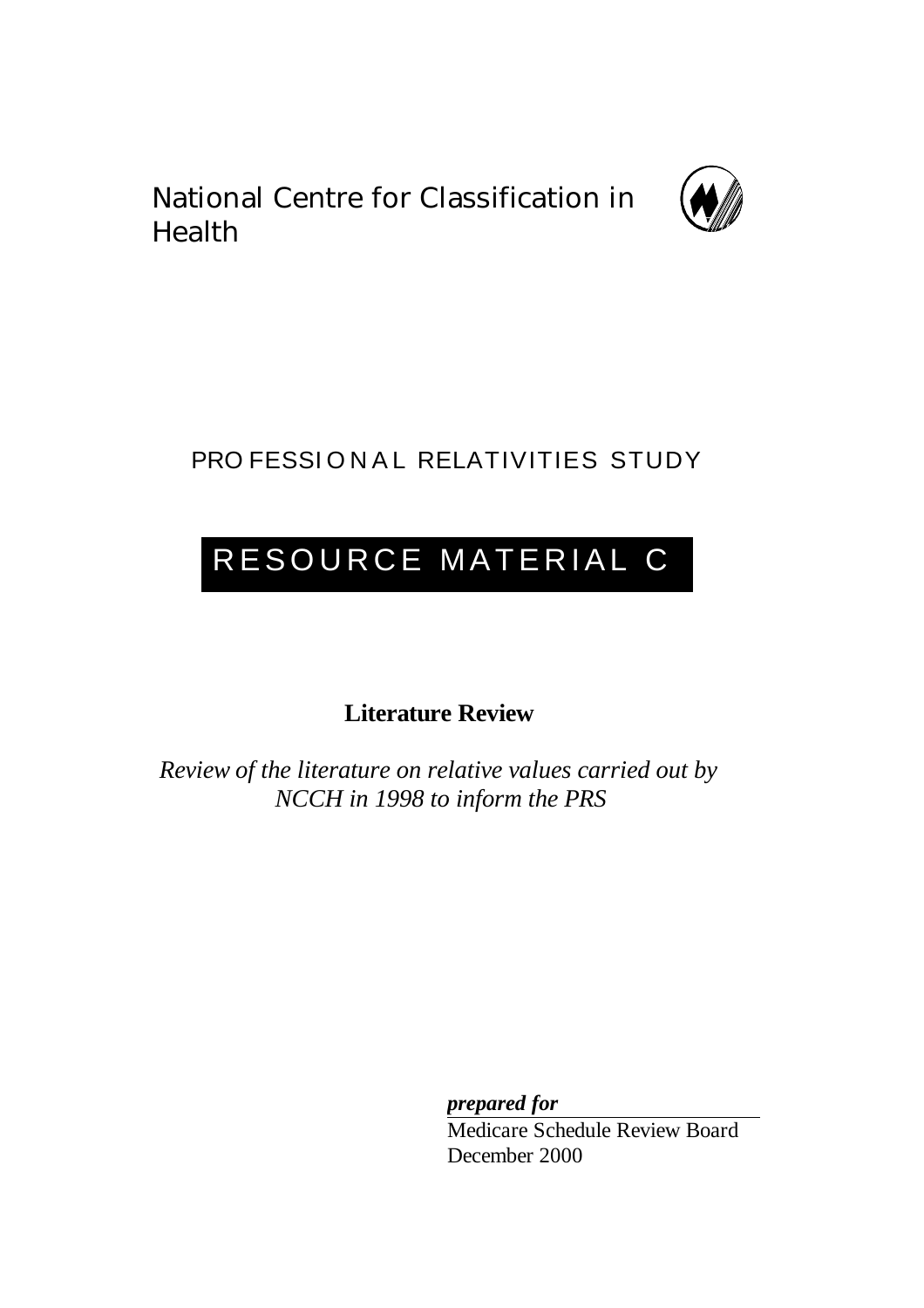# **Literature Review**

# **Context**

Escalating health care costs have prompted governments, insurers and medical professionals<sup>1</sup> worldwide to search for ways to reform the traditional fee-for-service payment (Harris, Richardson, Farish and Saltman, 1996; Hsiao, Braun, Kelly and Becker, 1988).

In Australia, there has been mounting pressure over the last decade for a fundamental reassessment of the Medicare Benefits Schedule (MBS) from the medical profession and patients, and from Government initiated enquiries. To achieve this reassessment, the former Government and the Australian Medical Association<sup>2</sup> (AMA) announced a joint review of the MBS. The Medicare Schedule Review Board (MSRB) endorsed the four main objectives of the review: 1) to introduce equity into the MBS; 2) to provide a common structure across professional groups as far as possible; 3) to promote and appropriately reward good clinical practice; and 4) to remove perverse incentives which discourage good clinical practice. (Department of Health and Family Services, 1998).

# **Medical Fee Setting**

l

It appears that the problems experienced with traditional fee structures both here and overseas are remarkably similar. The "customary, prevailing and reasonable" system for setting fees prevalent in the USA has been criticized as inflationary, complex and unpredictable and is seen as responsible not only for distorting relative charges but influencing issues such as access to medical service, practice location, specialty choice and quality of care. Moreover, such systems are difficult to administer and understand, and provide financial incentives for overutilisation (Blumenthal and Epstein, 1992; Hsiao and Becker, 1989; Lee and Ginsberg, 1988; Revicki, Orkin, Luce, McMenamin and Weschler, 1990; Roe, 1985; Stason, 1987).

Alternative fee setting mechanisms have been implemented in an effort to constrain the burgeoning cost of health provision. Capitation, voucher systems, DRG based funding, full salaried remuneration, negotiated fee and negotiated access mechanisms have been implemented (as primary mechanisms or in combination with fee for service) in Canada, France, West Germany, Switzerland and the USA (Egdahl and Hertenstein, 1987; Penington, Cashman and

 $<sup>1</sup>$  A medical professional is an inclusive term describing doctors, surgeons and other clinicians. USA studies</sup> use the term "physician" to describe all medical professional.

<sup>&</sup>lt;sup>2</sup> AMA refers to both the Australian and American Medical Associations. Within this document AMA will be used when referring to the Australian Medical Association and the American Medical Association will be referred to in full.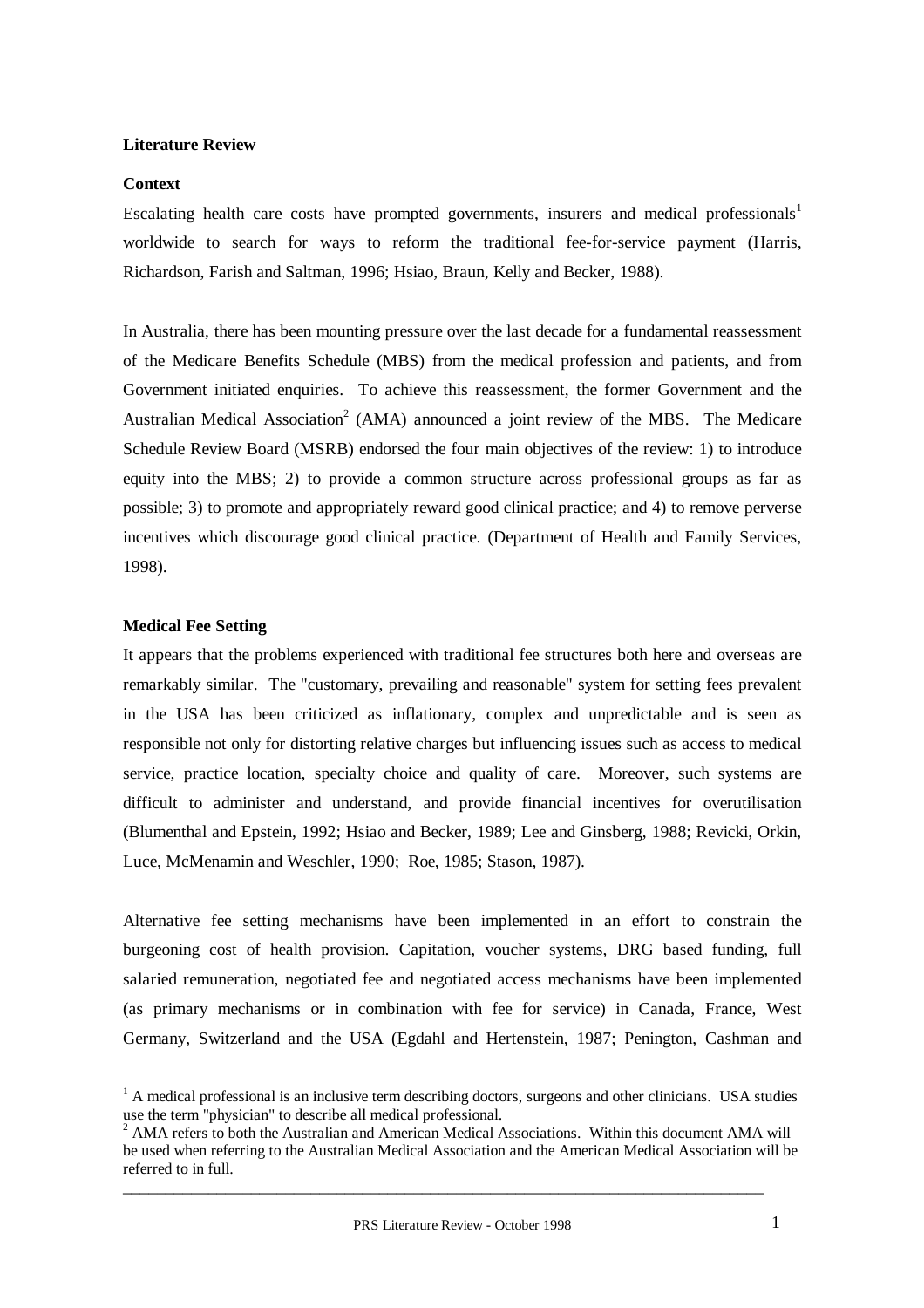Kearney, 1984; Rakich and Becker, 1992; Sax, 1984; Scotton, 1982). In Ontario for instance, where physician fee schedules are negotiated within a budget constraint, additional strict measures to control expenditure were implemented during 1991-2. These mechanisms included expenditure caps (capitation) and reductions in payment to high volume physicians (Chan, Anderson and Theriault, 1988).

It is apparent that these initiatives have had limited impact on the increasing cost of providing medical services. Despite numerous attempts and permutations on existing themes, few fee-setting models can claim to be effective in both containing costs and providing a tenable long-term and up-dateable solution to physician payment. Some of these approaches have been able to achieve short-term budgetary restraint, but many have had unintended consequences (for example: code creep - Chan et al, 1998; fee rigidity - Hsiao, Braun, Becker and Thomas, 1987). None are regarded as being economically tenable fee setting mechanisms for the longer term.

The most compelling criticism of these mechanisms is that they lack a rational, equitable and objective basis to determining medical professional fees. Most fee systems have evolved over time, with remuneration levels being "ratcheted" in line with economic growth or inflation indices. Until recently there had been no attempt to establish the true **value** of medical services **independent** of their **price** in the market place.

#### **Parallel experiences in other occupations**

Value, worth and price are concepts that have been considered by other industry and corporate sectors in considering remuneration issues. Job evaluation techniques vary, but one of the most commonly used evaluation methods assigns "points" to component tasks and adds these points to give a numerical total of "job worth". This rating allows the relative ranking of jobs, usually within a corporation. However, this process is heavily dependent on which job attributes are rated and how weights are differentially applied. Historically, factors and factor weights have been selectively chosen and used to maximize remuneration rates (Hartmann, Roos and Treiman, 1983). More recently competency- based pay techniques have gained favor as a tool for assessing the relative worth of particular employees. Under this paradigm, employees are assessed in terms of their ability, capacity or demonstrated experience in making a contribution to the performance of an organization and remunerated accordingly. However, these systems also encounter difficulties when measuring personal traits and behavioural competencies, particularly when the way competencies are usually introduced "is to hang them on the back of an existing performance related pay system" (Armstrong and Brown, 1998). Remunerating an employee on the basis of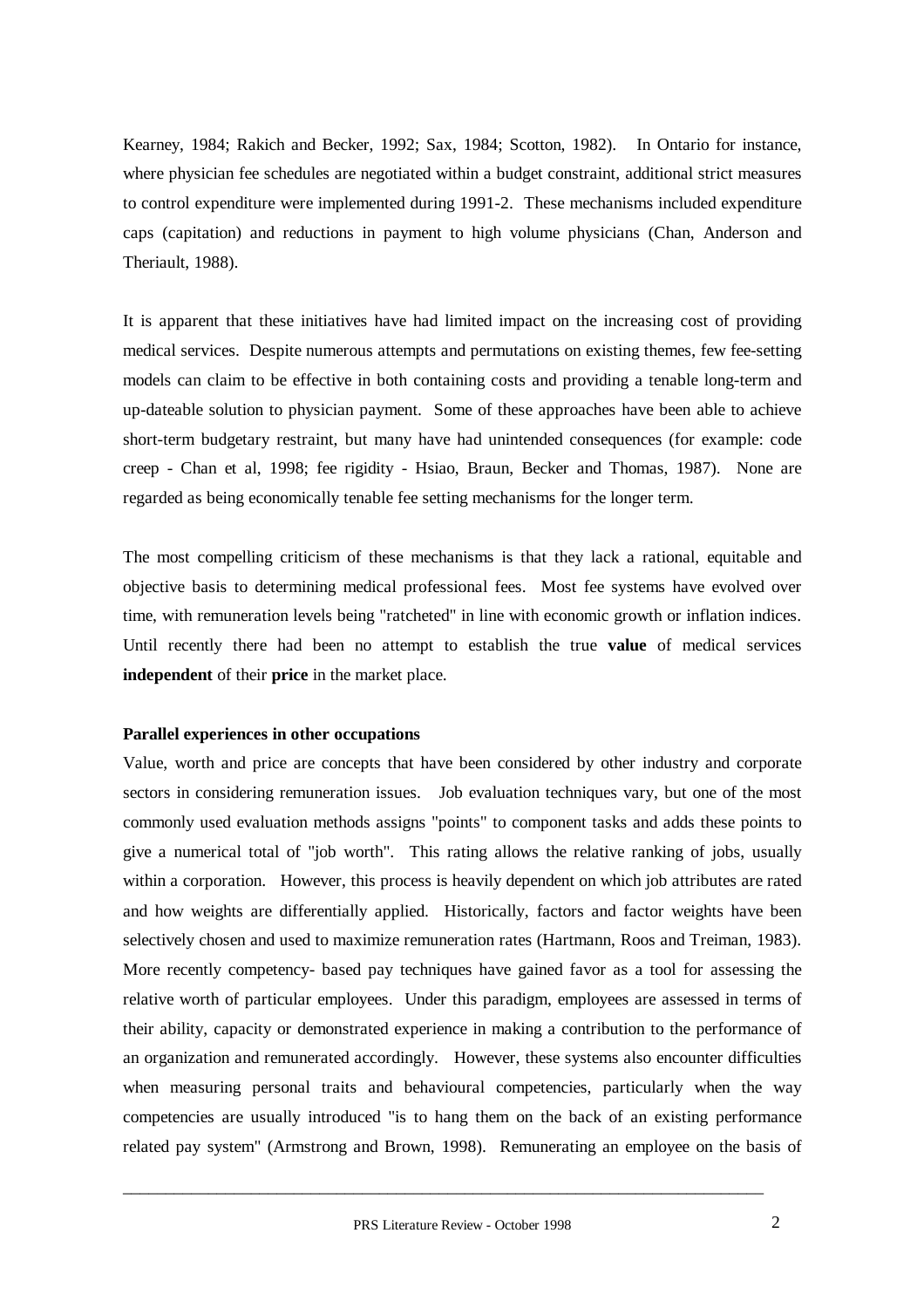characteristics the jobholder possesses, rather than what the job notionally requires from any employee in the same discipline puts the spotlight on **results** rather than on **how** those results are achieved (Armstrong and Brown, 1998). Because of its reliance on an assessment of an individual's performance it does not lend itself to an industry wide study of relative worth or value. Despite the fact that competency based pay systems appear to offer a means of establishing the value of an employee's contribution, Armstrong and Brown (1998) conclude that there is a "danger … of implying a precision in competency measurement that does not exist".

Neither job evaluation nor competency based assessments are directly applicable to medical fee setting because they are designed to provide a relative assessment of work value within an organization, not across an entire industry. However, the basic principles employed by these methods and the results obtained from them are informative. While they do achieve some measure of objectivity, both these approaches are widely criticized because they do not assess the value of work or workers a priori<sup>3</sup>. The existing remuneration scales are either exploited by, or influence the determination of value. It is also apparent that the traditional medical fee schedules and fee setting mechanisms are afflicted with similar defects.

Clearly the major impediment to achieving a viable medical fee schedule has been the inability to objectively measure the true a priori value of work without reference to existing remuneration levels. In order to achieve a valid and equitable fee schedule a great deal must be known about the nature of work, its component factors and how these factors interact. And more importantly, how these factors can be accurately and reliably measured needs to be determined. Establishing the relative value of different tasks objectively is the key to consequently determining appropriate monetary compensation for these tasks - and not vice versa.

The literature detailing the US experience reveals that there was broad support for reforming the existing fee setting mechanisms (Cullen 1990; Hadley and Berenson, 1987; Stason 1987). Moreover, there was a general consensus that developing this system de novo offered the best opportunity to achieve a rational, equitable and sustainable fee setting mechanism (Berenson, 1987; Dunn and Becker, 1995; Orkin, 1995).

 $\overline{a}$ 

 $3$  a priori: adj & adv. of concepts, knowledge; logically independent of experience; not derived from experience. The Concise Oxford Dictionary,  $9<sup>th</sup>$  ed, 1995.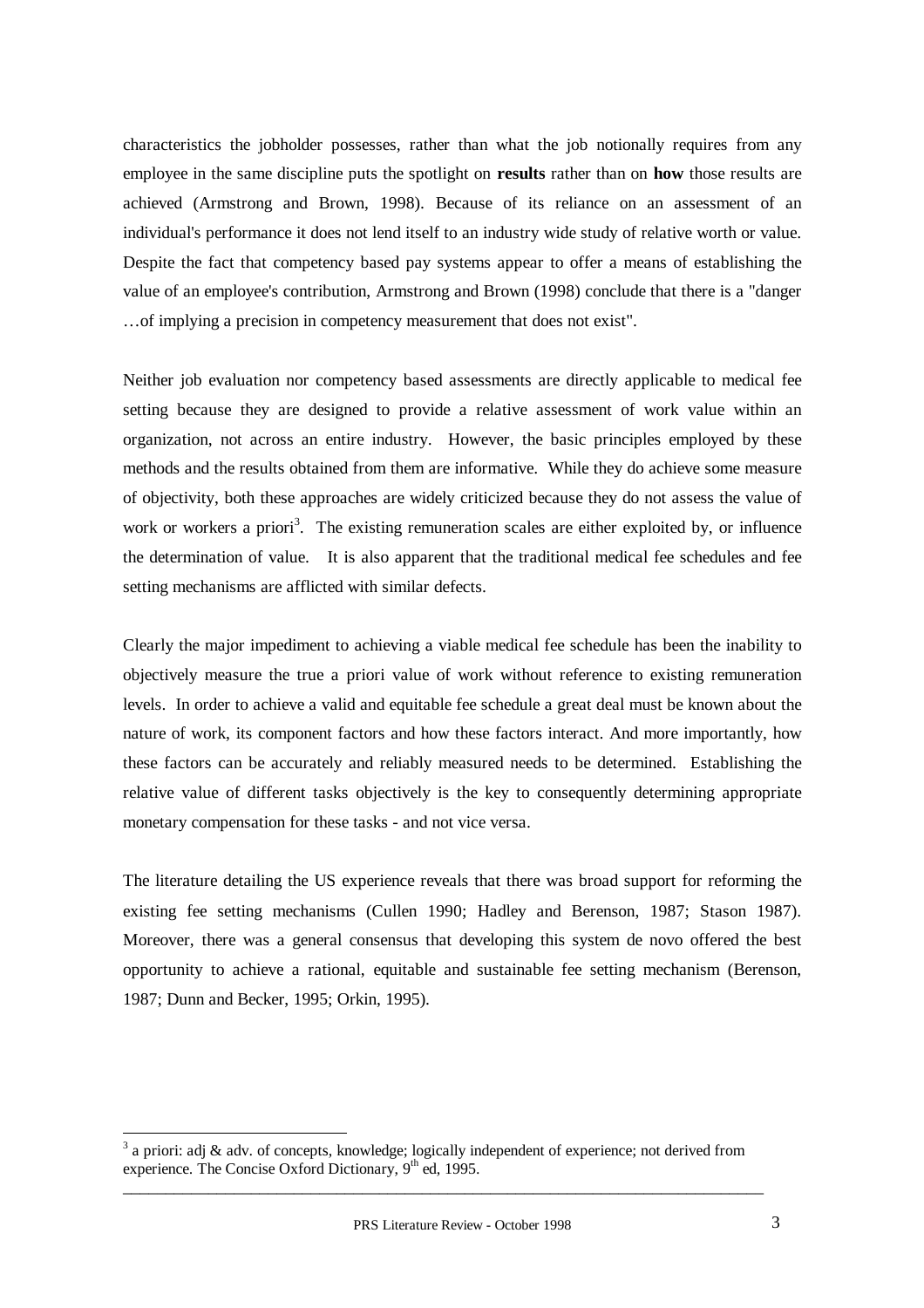# **The Harvard Study**

The US Congress, the Health Care Financing Administration (HCFA) and the Physician Payment Review Commission (PPRC) shared this view and funded a study conducted by Harvard School of Public Health and lead by William Hsiao. The terms of reference for the Harvard study were initially to develop a fee schedule and stipulated that the "inherent reasonableness" of such a schedule would be the primary criterion on which it would be judged. In a subsequent report, the PPRC recommended that a relative value scale should be based on resource costs, without endorsing any specific approach (American Medical Association, 1997; Hsiao, Braun, Dunn and Becker 1988; Hsiao, Braun, Dunn, Becker, Yntema, Verrilli, Stamenovic and Chen, 1992; Iglehart, 1988).

It is important to note that the Harvard study's terms of reference were to develop a fee schedule. However, Hsiao and his team were responsible only for determining the **mechanism** for fee setting. To do this they proposed that a resource based relative value scale was a function of three factors: total work of the physician, practice costs including professional liability insurance and opportunity cost of postgraduate specialist training (Hsiao, Braun, Dunn and Becker, 1988).

Determination of the monetary values of the cost conversion factors and the opportunity costs was not undertaken by the Harvard study and these factors were investigated independently of the study to develop the relative values of the total work component (American Medical Association, 1997).

#### **Understanding the a priori value of work**

Hsiao's work for the Harvard study is informative because it is the singular and most comprehensive overhaul of a medical fee schedule that includes most sectors of the profession. The literature reveals that this is rare undertaking. Most other attempts at reform have not been undertaken on this scale and these might be regarded as stopgap or band-aid measures (Katz, Charles, Lomas and Welch, 1997).

The Harvard study is also worthy of consideration because it alone attempts to define relative work value largely independently of market price determination mechanisms and existing remuneration scales. It should be noted that anesthetists in developing a relative value scale for anesthesiology services have undertaken similar work. However in this case the scope was greatly circumscribed, considering only one medical discipline. While the methodology for establishing relativities within this specialty is informative, this research does not provide benchmarks or guidance for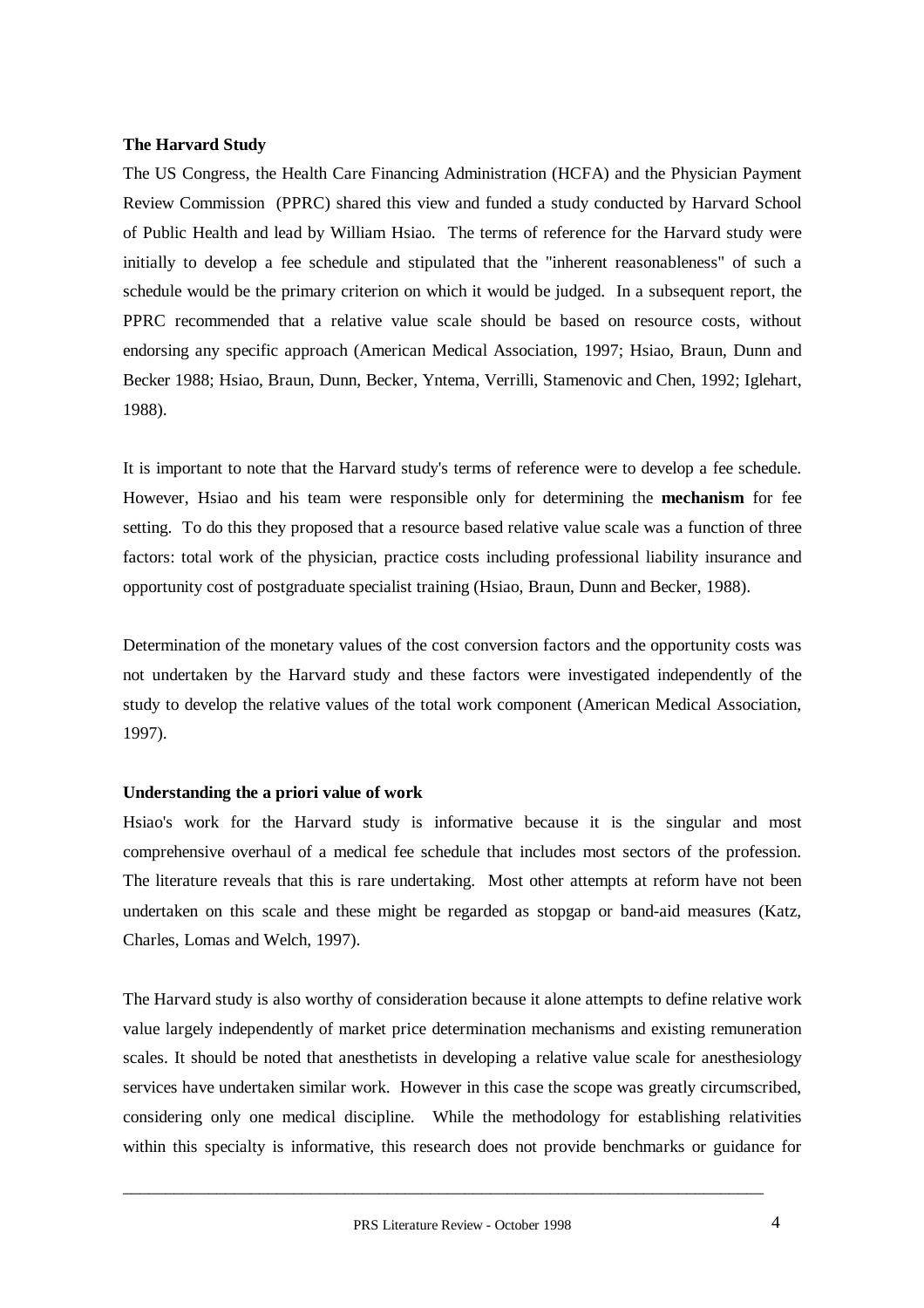establishing cross-specialty relativities (American Society of Anesthesiologists, 1989; Revicki et al, 1990). Hsiao's work is also unique in that he and his team have developed an original methodology for determining total work value (Hadley and Berenson, 1987). This is a new and innovative achievement without parallel in other industries or organizations or in the psychological or human factors research.

This is not to say that Hsiao's work and methodology should be accepted as the only possible approach. Nor does it suggest that the work is without its own difficulties or criticisms (Roper, 1988). Some of the more balanced commentary in the literature regarding the Harvard study has cautioned that it should be regarded as research and therefore subject to further analysis and refinement. They also warn that an RBRVS should not be regarded as a panacea (Lee and Ginsberg, 1988; Roper, 1988; Todd, 1988).

#### **Other applications of the Harvard model**

In 1983, prior to the Harvard study, the Massachusetts Rate Setting Committee introduced a new fee schedule based on Hsiao's model. Relative fees provided by the model were not regarded as reasonable, understandable or acceptable by the medial profession. "Public outcry by the physician population led to a rescinding of this new fee schedule and a restoration of the old fees in the summer of 1984" (Egdahl and Manuel, 1985).

Several provincial medical associations also adopted the Hsiao model across Canada. Although many associations devoted several years to developing these fee schedules in line with Hsiao's methodology, none have been formally approved or implemented (Katz et al, 1997). Katz et al (1997) claim that this is the result of a failure to obtain physician consensus on the relative resource estimates, and that the initiative was abandoned and shelved indefinitely when threatened by a "mutiny of specialists". This criticism of Hsiao's method is echoed in the recommendation made by Egdahl and Manuel (1985) in their review of the Massachusetts experience, that "what is needed is a dialogue among physicians that attempts to arrive at an appropriate ranking of professional services. " However, it could be argued that the failure of Hsiao's model in these two scenarios is more realistically a function of **how** the Harvard methodology was conducted rather than evidence of a basic methodological flaw. Hsiao et al gives prominence and emphasis to the importance of the consultative process as an essential process in developing relative work values. (Hsiao, Braun, Dunn and Becker, 1988).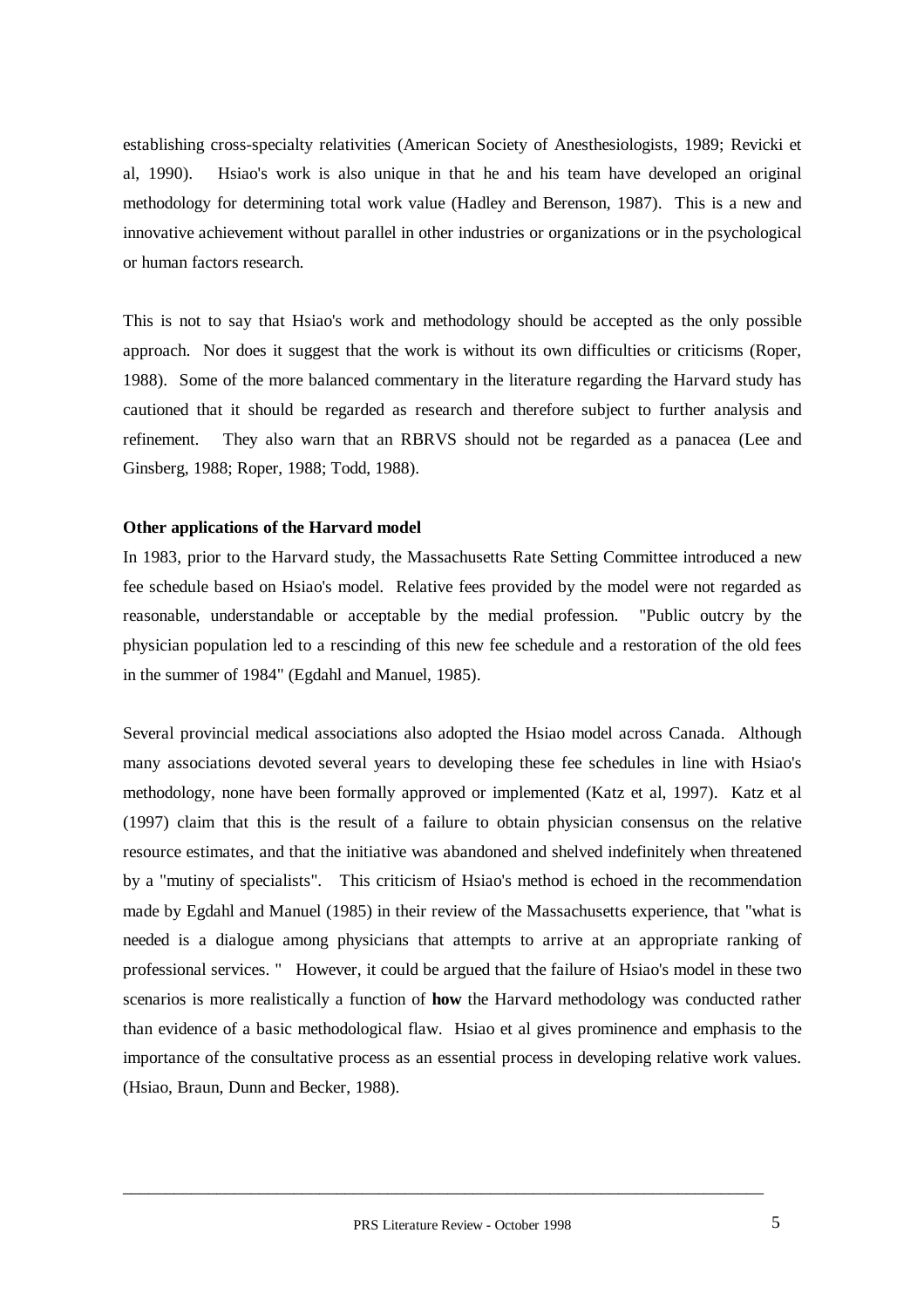# **Review of the Harvard Study Methods<sup>4</sup>**

Hsiao's conception and measurement of the "total work" component is of particular interest because this component defines and encapsulates all the dimensions of work undertaken by medical professionals. They began with a systematic and consultative examination of the concept of work and its dimensions. Physicians described the important dimensions of their work as including time, mental effort, knowledge, judgment, diagnostic skill, physical effort and stress as well as the complexity of the patients medical problems, the seriousness of their condition and the possibility of patient harm. Ultimately multidimensional scaling analysis provided four salient dimensions of work: 1) time, 2) mental effort and judgment, 3) technical skill and physical effort and 4) stress. (Hsiao, Braun, Yntema and Becker, 1988). Using the last three dimensions in lieu of "intensity" allowed Hsiao and colleagues to simplify, measure and validate the definition of work (Hsiao, Yntema, Braun, Dunn and Spencer, 1988).

#### **Estimating Total Work**

Hsiao et al partitioned work into three periods: intraservice work, pre- and post- service work. Intraservice work is defined as that period of work where a medical professional sees a patient or performs a procedure. Pre-service work refers to the tasks undertaken in preparation for consulting that patient or performing the procedure, and post- service work includes all follow-up work. Because there is so much variation in the time and intensity that these components involve, it was not viable to measure the total work in a composite manner (Hsiao, Yntema, Braun, Dunn and Spencer, 1988).

# **Intraservice work**

l

Because work dimensions such as mental effort, skill and stress are almost impossible to measure objectively, the Harvard study relies on subjective measures of these dimensions. Magnitude estimation (Stevens, 1975) was selected as the most reliable method of obtaining reproducible and valid measures of subjective judgments. Hsiao and colleagues asked respondents to rate services in relation to a reference service, which was assigned a value of 100 units. A surgeon, who judged another service to be 4 times more work than this reference service, assigned it a relative work value of 400. Ratings were unconstrained, allowing respondents to rate a service as high or low as they thought necessary to reflect reality.

The results showed that each of the four postulated dimensions of work, (time, mental effort and judgment, skill and physical effort and stress) all contribute to the overall concept of work, and

 $4 \text{ A}$  more comprehensive overview of the Harvard Study Methodology is given in Appendix XX.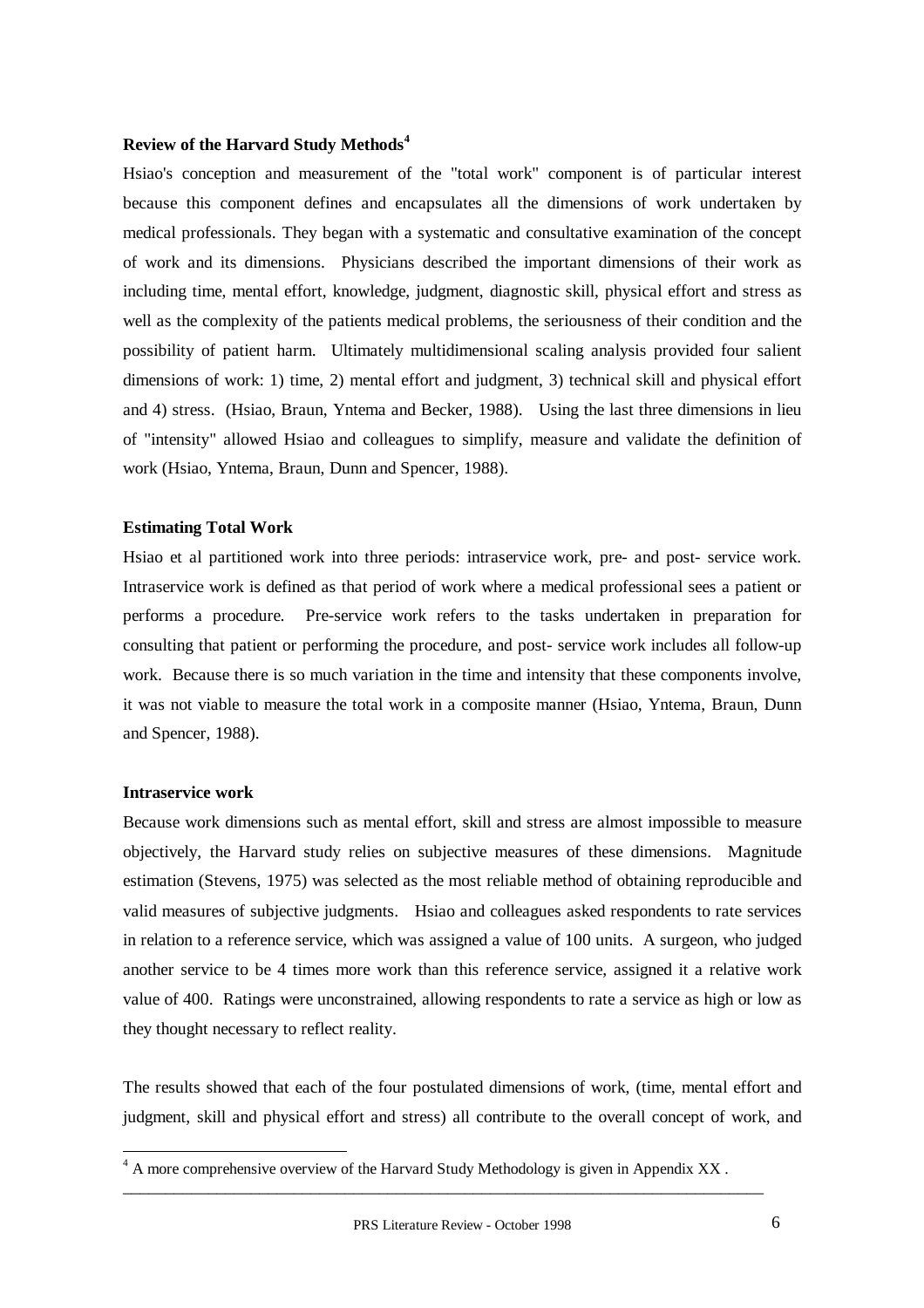none of these dimensions can be discarded without significantly impairing the description of work (Hsiao, Yntema, Braun, Dunn and Spencer, 1988). The method yielded results that were considered reliable, valid and reproducible (Hsiao, Yntema, Braun, Dunn and Spencer, 1988).

# **Estimating Pre- and Post Service Work**

The magnitude estimation was not thought to be suitable method for obtaining time estimates of pre- and post-service work. The intraservice period tends to be a discrete and well defined period allowing physicians to fairly accurately report the usual time spent on these tasks, whereas preand post service work is "..often fragmented and intermingled with other activities" (Dunn, Hsiao, Ketcham and Braun, 1988).

Instead Hsiao and colleagues used a twofold approach to quantifying pre and post service. They began by surveying medical practitioners on a set of 373 distinct services. Regression analysis produced predictions of pre and post service times for services outside this subset. Typologies of pre and post services were established and these were categorized into distinct classes.

Dunn et al (1988) report that pre- and post-service work accounts for a significant portion of the total work performed by medical practitioners and that the proportion may range from 7% to 70% of the total work for various specialties. However, the majority (75% of all medical practitioners) spend between 25 and 50% of their total work in providing pre- and post-service. "Therefore, with some exceptions, the *relative* work relationships among services are not changed greatly but incorporating pre-service and post-service work into computations of total work" (Dunn et al 1988).

#### **Critique of the Harvard Study's approach to defining and measuring work**

The literature offers a range of objections and criticisms of the methodology employed by the Harvard study, and these range from philosophical difficulties with the overall approach to denouncements of specific procedures.

A quote from Hadley and Berenson (1987) is illustrative of the more philosophical criticisms:

*"Developing a formula for calculating relative costs from time inputs gives the appearance of replacing judgment by objective science. But it does not remove judgment from either the construction of the formula or the measurement of what goes into it. As soon as one permits the value of actual time to be modified by subjective notions of skill,*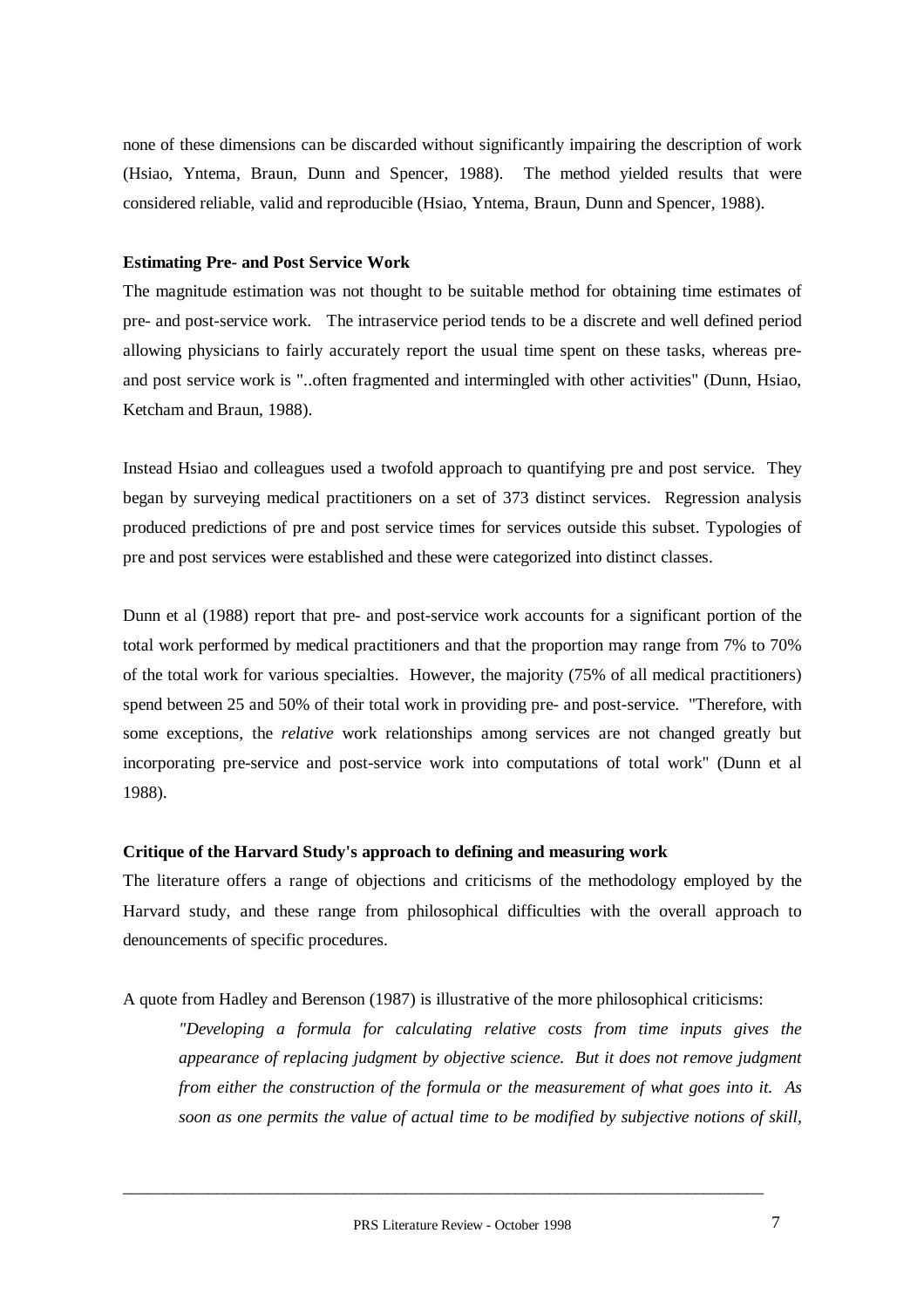*effort, and expertise, then the process becomes fundamentally a judgment-laden task for which there is no obviously correct solution… ."* 

And further,

*"… when the judgments take the form of assigning fixed numerical weights and restrictive and arbitrary mathematical formulas to vaguely defined and unmeasurable concepts such as skill, intensity of effort, complexity…… the results are castles built from sand".*

Hadley and Berenson raise an important issue with regard to the subjective assessment of skill, effort, complexity and stress. While these are indeed nebulous concepts, the psychological literature does provide some support for the fact that they can be reliably measured. Tsang and Velazquez (1996) report that there is strong support for the notion that mental workload is multidimensional and that subjects are capable of accurately reporting the demands on separate workload dimension. Hendy, Hamilton and Landry (1993) also report that an "additive model provides an adequate method for combining factor ratings into an estimate of overall workload". The subjective rating scale technique for assessing the perceived amount of mental effort expenditure was found to be a reliable measure in two studies conducted by Paas and Van Merrieenboer (1994). These researchers also found that the subjective ratings were far more sensitive and reliable with regard to changes in task complexity conditions compared with more objective psychophysical measures (cardiovascular measures) (Paas and Van Merrieenboer, 1994).

Stason lends support to the Harvard study by observing that though rating concepts like complexity and stress are admittedly subjective and difficult, results have proved to be remarkably consistent and that this approach should be considered a methodologic challenge rather than an inherent weakness (Stason, 1987).

A more specific criticism of the Harvard study methodology relates to the use of vignettes describing procedures. Survey respondents used these specially developed vignettes to assign time and intensity ratings to each procedure. Lee (1988) reports that there were perceived inconsistencies between these vignettes and the CPT codes usually used by medical practitioners, particularly with reference to evaluation and management services. He argues that the use of vignettes may have hindered the assignment of accurate relative values in these instances.

Another criticism of the relative work value estimation method is that is based on averages. Roper (1988) makes the point that such averaging is likely to conceal geographic differences and will not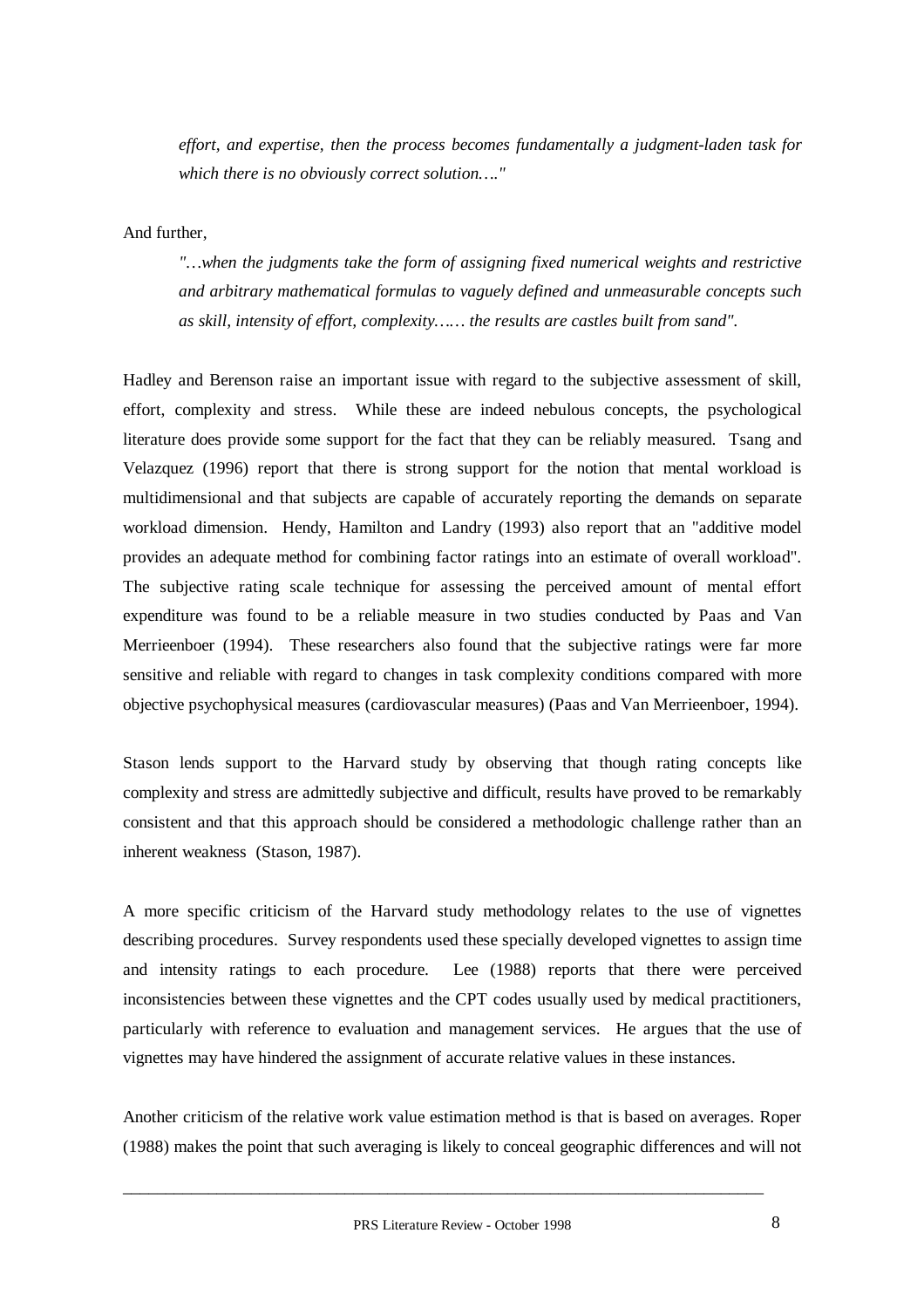account for the extra effort and skill required from physicians who typically treat severely ill patients. Similarly, Todd (1988) argues that the methodology

*"..uses estimates for average time, average total work and average costs. It assigns values for the average patient. Have any of us ever met an average physician or an average patient?"*

However, he does acknowledge that this shortcoming is not an indictment of the relative value scale, but that these issues are a problem generic to any third-party payment system (Todd, 1988).

It is notable that few of these critics acknowledge that the Harvard study extensively used consultative processes for assigning and validating the ratings of time, mental effort, skills and stress. It is true that this consultative process resulted in a convergence, but it is not clear that these convergent ratings could be regarded as necessarily average ratings. Kahan reports that when consultative panels had widely different preliminary ratings of services, the discussion centered on the source of the difference. "Achieving a common understanding of the typical case would result in an agreement regarding what was to be rated and therefore a greater likelihood of similarity in the magnitude of rating"<sup>5</sup> (Kahan, Morton, Farris, Kominski and Donovan, 1994).

#### **Establishing links between specialties and developing a common relative value scale.**

To this point, the Harvard study has been concerned with rating the intraservice, pre- and postservice work in each specialty against a reference item peculiar to that specialty. The research team had decided that it would not be valid to have individual specialist's rate the value of services with which they were not familiar. The cross-specialty comparison task "loomed from the beginning of the study as a seriously vexing problem" (Hsiao, Braun, Dunn and Becker, 1988). The essence of the problem was to establish a way of comparing the relative value of disparate specialty services and ranking them on one common scale. The objective was to determine the "proper parity" between these different services and procedures.

#### **Method for establishing cross-specialty parity in relative work values**

 $\overline{a}$ 

Panels of physicians from different specialties were consulted and they considered potential specialty -to- specialty "links". These link services were of two types: 1) the *same* service provided by one or more specialties, or 2) *equivalent services* where the service provided was different but of equal work value (American Medical Association, 1997; Dunn and Becker, 1995; Hsiao, Braun, Dunn, Becker, Yntema, Verrilli, Stamenovic and Chen, 1992).

 $<sup>5</sup>$  Kahan et al are making a distinction between a statistical average (or mean) and a typical (most common,</sup> or modal) rating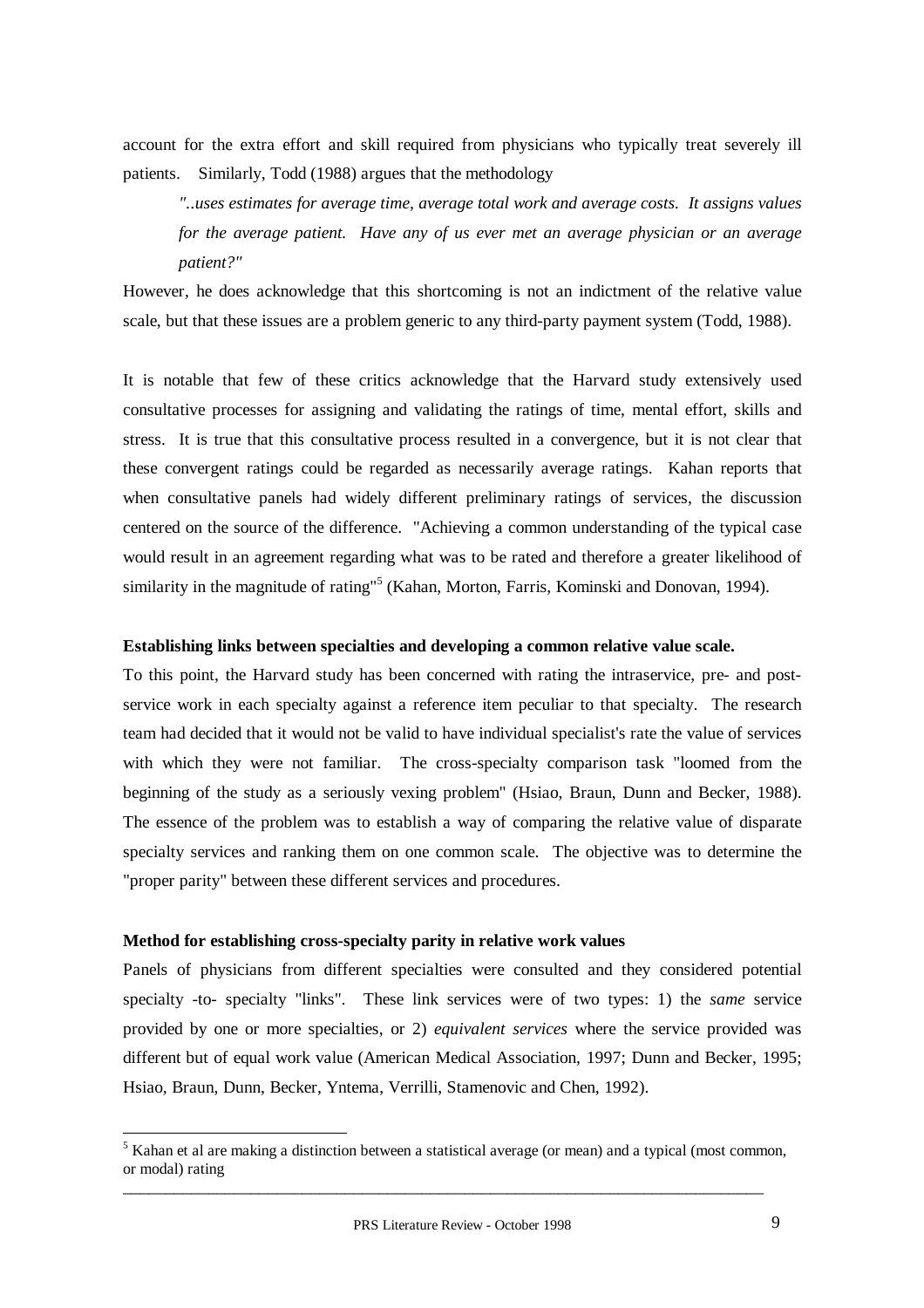A weighted least squares regression method was then used to place all the established crossspecialty link services on a common relative value scale, while largely preserving the within specialty relationships of services. (American Medical Association, 1997; Dunn and Becker, 1995).

Approximately 250 link services were identified from among 33 specialties and aligned onto a common relative value scale. "The number of links per specialty ranged from 4 to 80 with a median of 12.5 links" (Dunn and Becker, 1995; Hsiao, Braun, Dunn, Becker, Yntema, Verrilli, Stamenovic and Chen, 1992). Validation of the results using independent panels of physicians, as well a statistical verification using the "jackknife" method, showed the cross-specialty alignment to be reproducible" (Braun, Yntema, Dunn, DeNicola, Ketcham, Verrilli and Hsiao, 1988; Dunn and Becker, 1995; Hsiao, Braun, Dunn and Becker, 1988).

#### **Extrapolation from surveyed to unsurveyed services**

Because only a limited number of services (800) were assessed by survey, and only a subset of these were identified as being the same or equivalent across specialties, it was necessary to extrapolate work values for the larger "universe" of services defined by the Physicians' Current Procedural Terminology edition four (CPT4).

Initially the researchers grouped services into "families" (for e.g.: all services coded in coronary bypass surgery became a family, as did all new patient visits). The Harvard team then attempted to establish relative work values for unsurveyed services by extrapolating based on the differences in average charges for services. They theorized that if an unsurveyed service in a family had a 20% higher average charge than a surveyed service in that same family, then the physician work involved in the former should be 20% higher than in the latter. Within each family a surveyed service was nominated as the "benchmark" service for computing the relative work values for other services within that family. Multiplying the work value of this "benchmark" by charge-based ratios that represent the relationship between surveyed and unsurveyed services provided work values that can be used to construct a relative work value scale for a "dramatically " larger number of services. (Kelly, Hsiao, Braun, Sobol, and DeNicola, 1988). Kelly et al claim that this "… extrapolation method … makes use of available charge data without building in their inherent distortions" (1988). However, this process produced relative work values that often seemed "incongruous or paradoxical" (American Medical Association, 1997).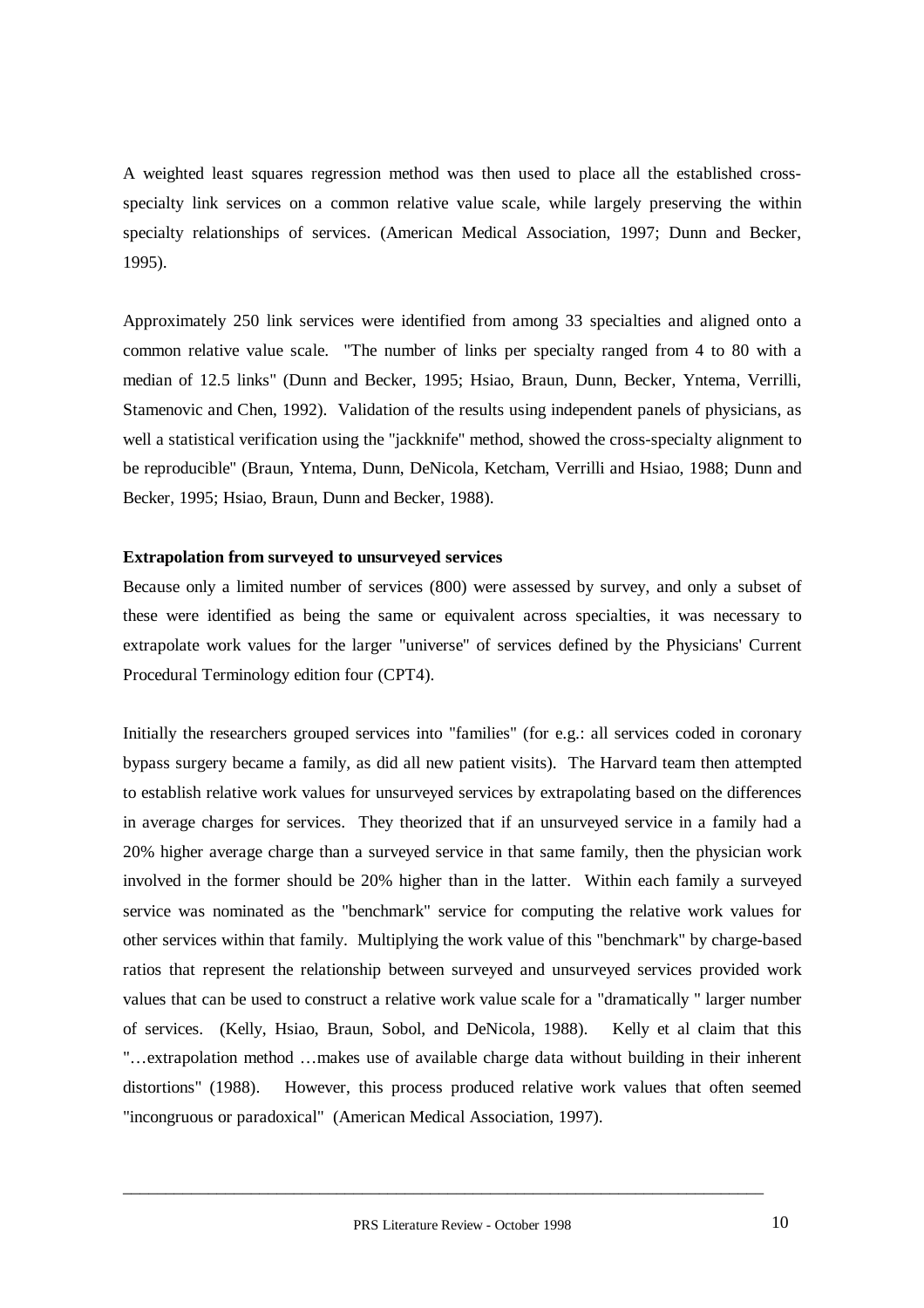Subsequently, in Phases Three and Four of the study, a new extrapolation method using small groups of physicians in consultation to assess and verify the relationships between surveyed and unsurveyed services was used and a review process was also developed (American Medical Association, 1997).

Kelly et al (1988) concluded that the analyses of results obtained by this family extrapolation method indicate that charges are highly predictive of relative work values across and within families of related services. They also report that where there is sufficient charge data available, the extrapolation method allows confident prediction of values of work for services. In cases where procedures are rarely performed or where there is insufficient charge data, they propose that a regression analysis method be utilized to establish relative work values of unsurveyed services.

#### **Overview of the impact of cross-specialty alignment and extrapolation**

As Hsiao expected, establishing the equivalence and parity of work across specialties proved to be one of the most innovative and difficult aspects of the Harvard study. A number of questions and concerns have subsequently been raised about the methods employed to establish a single scale of relative work values. For instance, Roper (1988) questions the choice of link services, and contemplates whether a different set of consultant physicians would have identified different link procedures, yielding different values. He also questions whether cross-specialty parity and equivalency would have been more accurately estimated had links been established using all measures of work, rather than only the intraservice work value.

#### **Evaluation and Management Services**

Apart from methodological concerns, the literature reveals that there was considerable disquiet among the medical profession with regard to the relativities between specialties. This was particularly the case when considering the relationship between "cognitive" and procedural services (Hadley and Berenson, 1987). The "undervaluation" of cognitive services (where tasks involve consultation, evaluation and management of patients rather than imaging, invasive or surgical procedures), is inherent in most fee-for-service payment systems (Berenson, 1987; Deeble, 1996). Removing this distortion while developing the resource based relative work value scale has proved difficult. Research undertaken by Braun, Hsiao, Becker and DeNicola (1988) and Hsiao, Braun, Dunn and Becker (1988) identifies the ambiguity inherent in CPT codes for these services. When using the vignettes, physicians closely agreed on work values for evaluation and management services (E/M). However, they found that "there may be large differences in the way that different specialties use the (CPT-4) billing codes available for E/M services. Moreover,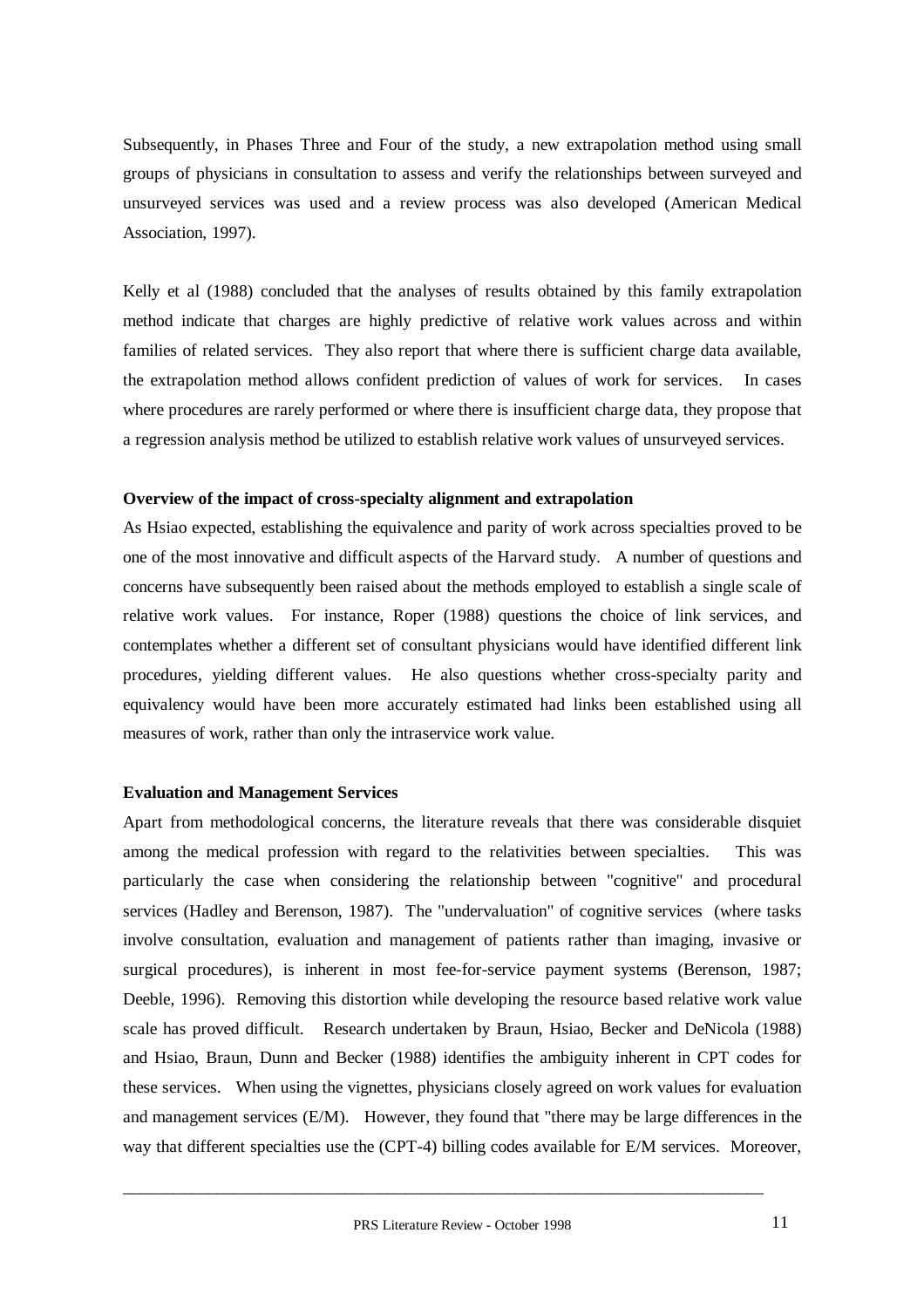the work entailed within some of the E/M services may vary considerably" (Hsiao, Braun, Dunn and Becker, 1988). The fundamental problem here appears to be that the vignettes more accurately describe evaluation and management services. The "equivalent" CPT-4 codes are too ambiguous, allowing greater variation and therefore less accurate assignment of evaluation and management services, resulting in "disturbing rank order anomalies" (Lee and Ginsberg, 1988). Subsequent refinements and adjustments to the work value scale have addressed some of these value ratings of E/M services (American Medical Association, 1997).

# **Anesthesiology Services**

As previously mentioned, anesthesiologists had developed a system of relative values for measuring the work of anesthetic services (American Society of Anesthesiologists Relative Value Guide, 1977-1989 (ASA RVG); Revicki et al, 1990) prior to the commencement of the Harvard study. The Relative Value Guide for these services took into account three components of work: 1) a value unit reflecting the average complexity or risk of the anesthetic procedure; 2) time units in either 10 or 15min periods; and 3) modifier units reflecting the severity of the patient's physical condition. It should be noted that the time component in each surgical procedure is controlled not by the anesthesiologist but by the surgeon (Cullen, 1990).

Revicki et al comment that the resource based relative value model developed by Hsiao assumes a constant relationship between time and other factors used to define the amount of physician work involved in a procedure. However, their research reports that this assumption may not hold true for anesthesiologists, particularly for some selected high-volume procedures (Revicki et al 1990). The Relative Value Guide developed by the American Society of Anesthesiologists is advocated as an alternative approach to establishing the value of anesthetic services because it includes a method for including factors of patient's physical condition as well as variable time factors and complexity of procedure factors. It also includes a review process for updating basic relative value units in light of new technology or procedural advances. (Revicki et al, 1990). Cullen reports that anesthesiologists have been able to demonstrate the importance and variability of "actual time" in the provision of anesthetic services. The ASA RVG scale also demonstrates that it is possible to include a method for measuring variable time factors in a relative value scale (as compared with the average time measures included in the Hsiao model). These variable time components peculiar to this specialty were factored into the resource based relative value scale developed by the Harvard study (Cullen, 1990).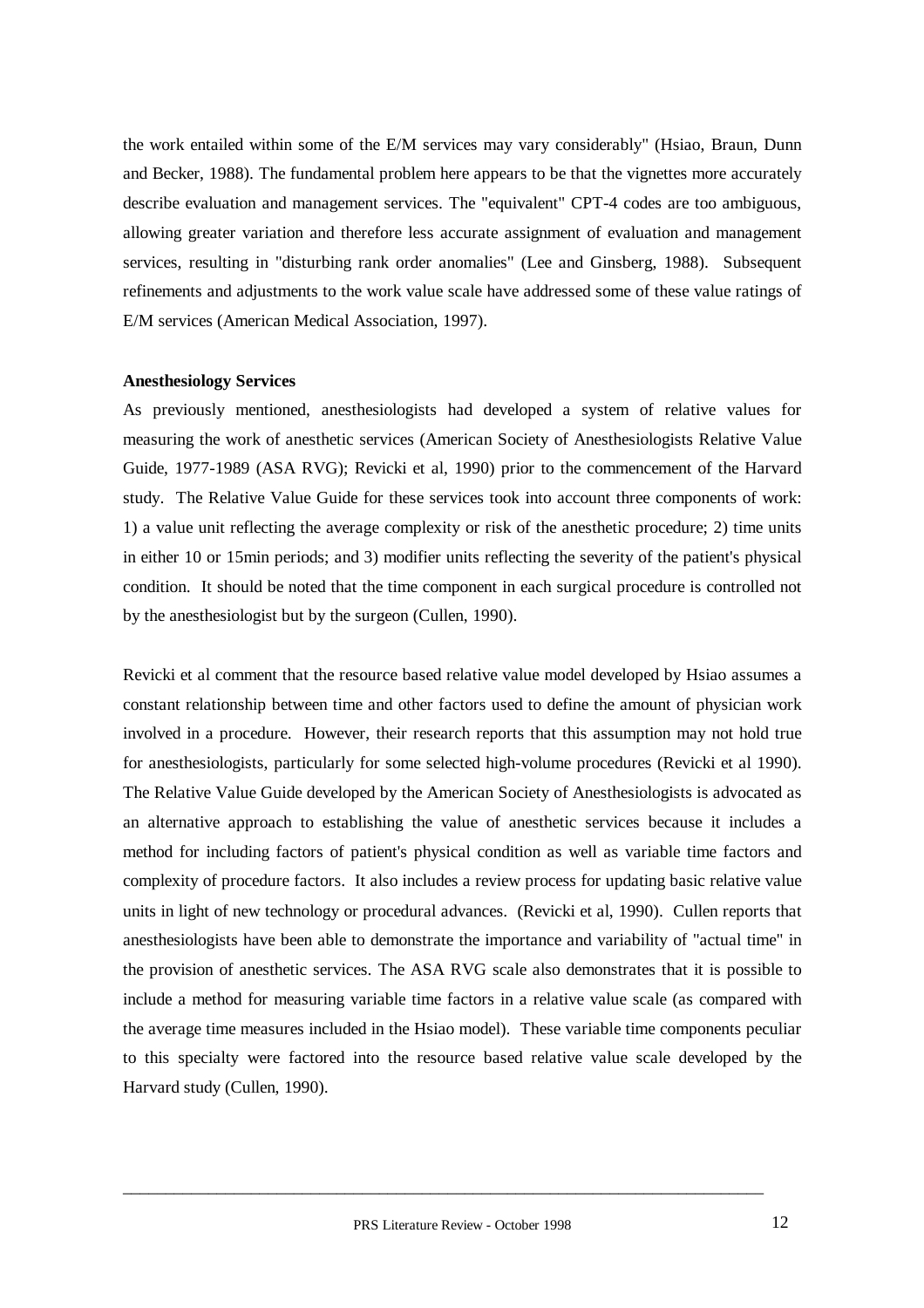# **Critique of the cross**-**specialty alignment and extrapolation procedures**

The purpose of a resource based relativities scale was to establish the relative value of each (and hopefully) every medical service provided, across the range of specialist practitioners. Apart from a few anomalies exemplified by evaluation and management services and anesthesiology, the Harvard study largely achieves this objective. However, Hsiao and his colleagues do identify a number of possible limitations of the Harvard study, and these are reiterated my other commentators.

# **The reliance on CPT-4**

Specifically, there seems to be widespread concern that the CPT-4 coding system is inadequate because it was not"… designed for payment purposes, and it lacks a clear conceptual basis and a set of agreed-upon principles for classifying, defining and coding the large and growing repertoire of physician services" (Hsiao, Braun, Dunn, Becker, Yntema, Verrilli, Stamenovic and Chen, 1992). The CPT-4 is in widespread use among USA physicians and forms the basis of their charges. This charge data was used by the Harvard study as a primary factor in the extrapolation methodology. The CPT-4 system will also remain the primary mechanism of billing for physicians under the RBRVS. Thus, this coding system is central to both the development and the real-world functionality of the RBRVS (Kelly et al, 1988).

It is well understood that any classification system should strive for an optimal balance between the level of detail and the total number of classification codes, and to some extent the level of detailed codes between and within specialties will influence cross-specialty definitions of work and consequently their relativities. Coding errors will be most damaging when they yield misleading estimates of work among services. The impact of coding errors was not assessed in the Harvard study and Hsiao reports having some reservations about the quality and use of such secondary data (Kelly et al 1988).

#### **Concerns about what was** *not* **measured**

It is difficult to determine the extent to which the available literature is critical of Harvard study purely in terms of its methodology and measurement of relative work values, or whether these criticisms are a reflection of a concern about the ultimate influence this scale will have on remuneration levels. It could be argued that pecuniary considerations might have motivated some of these objections. However, these arguments also have some relevance in terms of objective and unbiased assessments of work in the medical profession.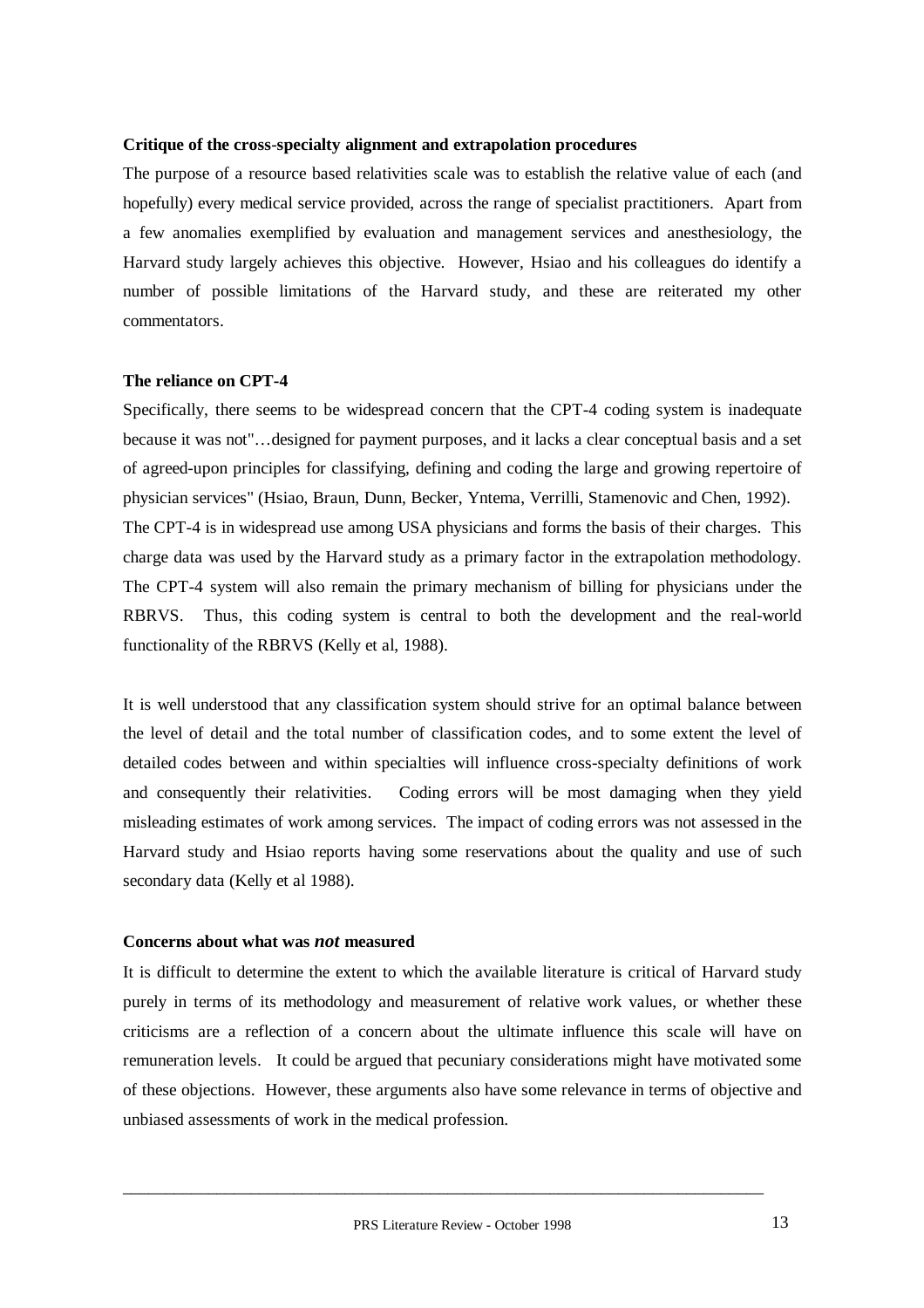One argument alludes to the phenomenon of "swings and roundabouts". The Hsiao model does not account for the "severity" of patient problems. "Typical" physicians who provide services to a range of patients would be overpaid for that proportion of their practice that is straightforward and uncomplicated, and conversely underpaid for those patients who are severely ill or at risk. This system reflects traditional physician custom, where some overpayment compensates for some underpayment. The Harvard model relies on typical or average practices in establishing relative work values and for the typical medical practice this will prove appropriate. It is also possible that skilled or expert physicians will perform some tasks in less time and with less effort and stress. These physicians will be "over-compensated" under the Hsiao model. This would similarly be the case for physicians who routinely work with straightforward or non-complicated cases. By comparison, physicians who typically perform services for severely ill patients, or those who regularly do more difficult "revision work" would be undercompensated (Roe, 1985).

A similar argument centres on "quality of care". It is argued that physicians who provide qualitatively better patient care should receive higher values (Hsiao, Braun, Becker and Thomas, 1987; Stason, 1987). The Harvard researchers recognize that their methodology does not include a measurement of competency or quality outcomes among physicians, nor does it recognize or account for patient outcomes or the benefits of various service procedures (Hsiao, Braun, Dunn and Becker, 1988; Hsiao, Braun, Becker and Thomas, 1988). Other researchers agree arguing that a complete analysis of value includes an assessment of both cost and benefit (Hadley and Berenson, 1987; Stason, 1987). These variables should ideally be included in physician fee scales as well as resource cost; "Cost alone is an incomplete measure of value" (Stason, 1987).

#### **Consultative procedures during RVU development**

A feature common to all phases of the Harvard study is the reliance on consultation with physicians and the role of the technical consulting groups (TCG's). These procedures were integral to the development of a relative value scale (American Medical Association, 1997; Dunn and Becker, 1995). Technical consulting groups were small groups of physicians from a variety of specialties (nominated by the American Medical Association). These TCG members acted as expert advisors to the Harvard research team and assisted in developing the vignettes used to survey a larger sample of physicians about work values. These TCG's were also involved in selecting reference items (for within specialty relativities) and in determining linkage items (for cross specialty alignment). In addition, the TCG's reviewed the data and work values returned by the survey data and subsequent statistical analysis (Dunn and Becker, 1995).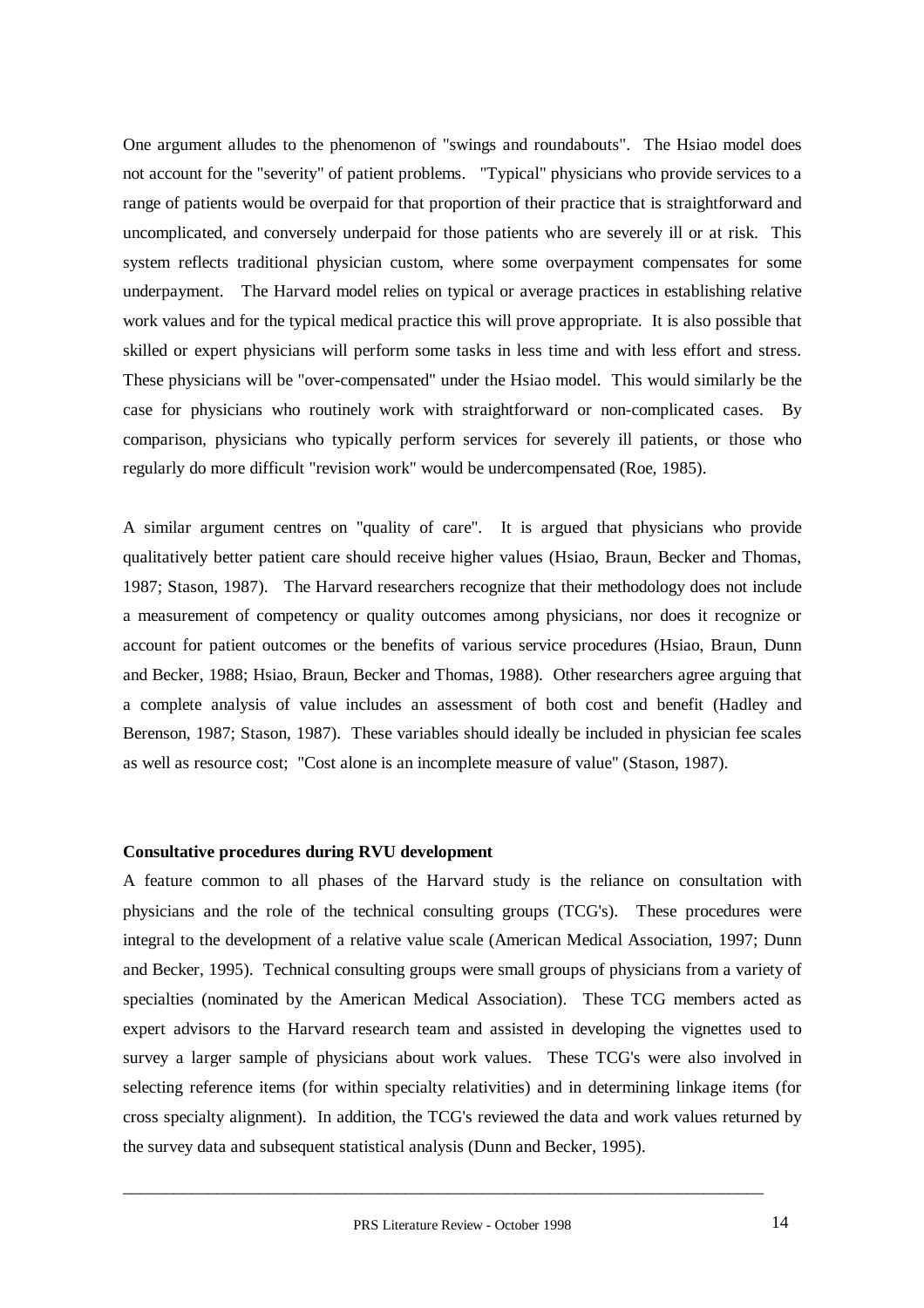#### **Post-implementation revision procedures**

After implementation of the Resource Based Relative Value Scale (RBRVS) the Health Care Financing Administration (HCFA) developed a RVS refinement process which involved 24 Review Panels. Physicians from 42 specialties were represented on these Panels. The American Medical Association took the position that updating and maintaining the RVS should remain a scientific and clinical activity, and these activities should remain the responsibility of the medical profession. The American Medical Association formed and continues to support the RVS Update Committee (RUC). This Committee meets annually to reconcile, recalibrate and refine coding and work values in the RVS in light of identified anomalies, changing clinical procedures or technological innovations. Other researchers acknowledged and recommended that the RVU should be regarded as a first approximation, not a magic solution (Lee and Ginsberg, 1988) and that there should be a continued and iterative refinement process (Blumenthal and Epstein, 1992), consequently there is wide support for and participation in the revision process.

The RUC is supported by other committees - an Advisory Committee, a Research Committee, Cross Specialty and Reference List Sub Committees and a Health Care Professional Advisory Committee. These committees are responsible for surveying physicians and making recommendations to the RUC on necessary adjustments to the RVS (American Medical Association, 1997).

It is apparent that revision processes incorporating comprehensive and ongoing consultation with physicians are crucial to refining the RBRVS. In the five years since implementation interim RVU's have been ratified, new procedures and codes have been evaluated and included and adjustment have been made to RVU's to more accurately reflect physician work practices. For example, in the 1992-3 review, the Panel reviewed 791 codes and values. Of these 360 were assigned a higher vale, and 35 were assigned a lower value. In subsequent years, the number of procedural codes recommended for review and adjustment has significantly declined. This indicates the increasing accuracy, validity and acceptance of the RBRVS (American Medical Association, 1997).

Roper (1988) suggests that the assumptions, statistical estimation and extrapolation techniques necessary to construct the Harvard scale for use as a national fee scale for physicians raises methodological concerns. "Each of the individual assumption, estimations and extrapolated values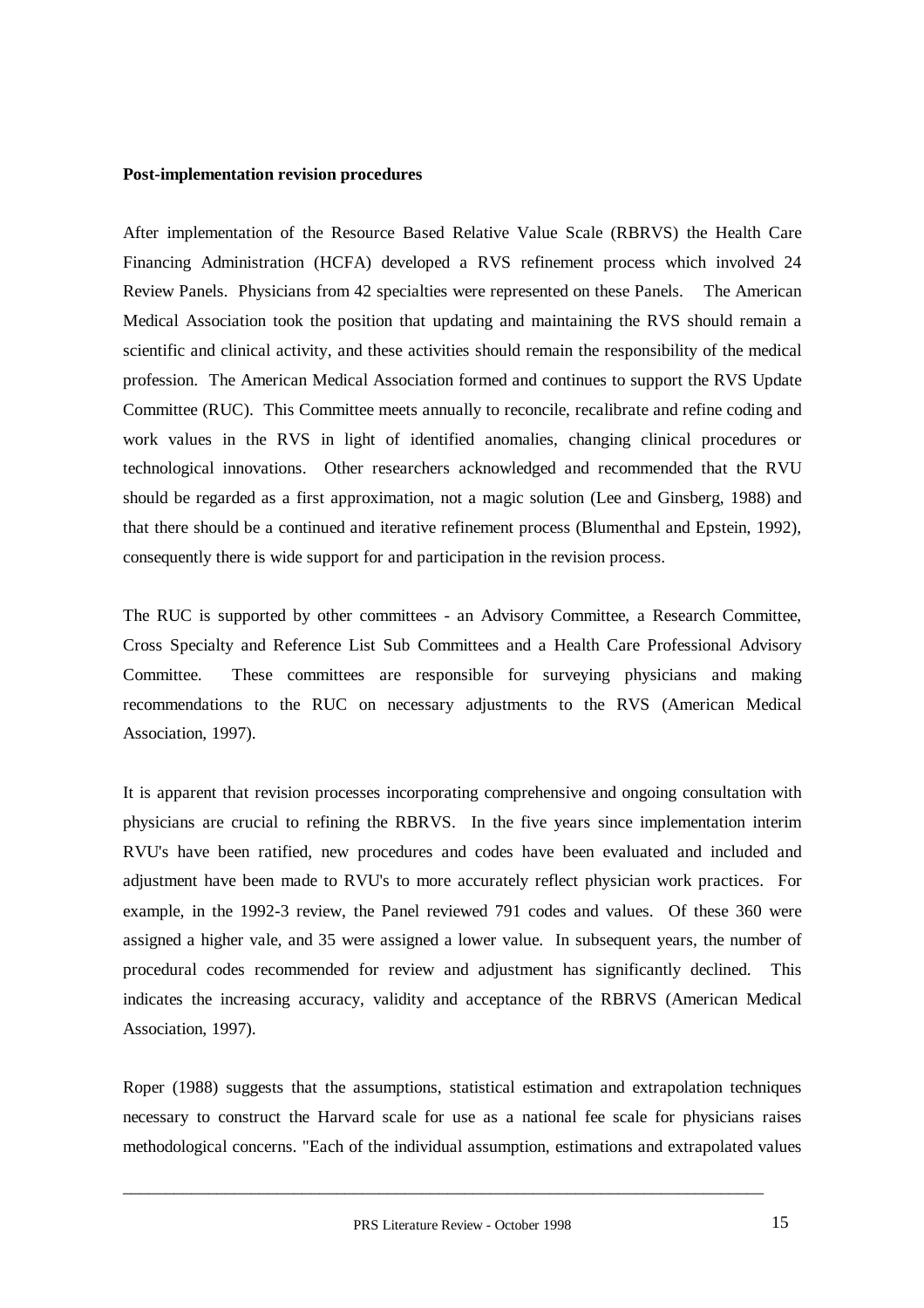by themselves might be quite reasonable. Nonetheless, a system built on multiple layers of estimates may not necessarily yield valid results. The sheer magnitude of the building process may constitute cause for concern" (Roper, 1988).

If the Harvard study was unsupported by the comprehensive consultative revision process, Roper's argument might be considered a valid criticism. However, the RBRVS has been and continues to be, closely scrutinized and adjusted in line with the realities of the medical profession.

The Canadian experience stands in contrast. Katz reports that the attempt to implement a Harvard model RBRVS for provincial Canadian physicians was unsuccessful largely because of the lack of consultation with, and involvement of physicians in the development process. (Katz et al, 1997).

# **The Australian Initiative**

One Australian study has examined whether a Harvard model RVU could be applied to General Practice physicians in Australia. The study by Harris, Richardson, Farish and Saltman (1996) looked at whether GP's assessment of the value of their work correlated with independently measures assessments and whether different methods of measuring work value produced comparable value ratings. They found that scaling methods were of little use to GP's in reliably assessing the relative value of their work. Harris et al also reports that duration of patient consultation may be a reasonable proxy for relative work value assessment in General Practice. (Harris et al, 1996) Deeble also emphasizes that the Harris found that the reliable application of the Harvard scale required extensive GP training. It should be noted that this study had a limited scope and did not use a consultative process in developing or refining the methodology or results.

The present study is a more comprehensive assessment of the extent to which the Harvard model might be applied in the Australian environment. It has been established to undertake a review of professional relativities and work component of individual service items in the Medical Benefits Scale (MBS). This portion of the larger review process is the most involved of all the review activities, and this is consistent with the effort and emphasis in the Harvard study. It was the Board's intention that the definitive work undertaken in the USA should form the common reference for this study. The National Centre for Classification in Health has undertaken an extensive information gathering exercise which has included a "mapping" of all MBS items to the US CPT-4 schedule. The Feasibility Study (National Coding Centre, 1996, National Centre for Classification in Health, 1997) found that it was possible to correlate similar items in the US and Australian schedules, although there was an incomplete and imperfect alignment of items.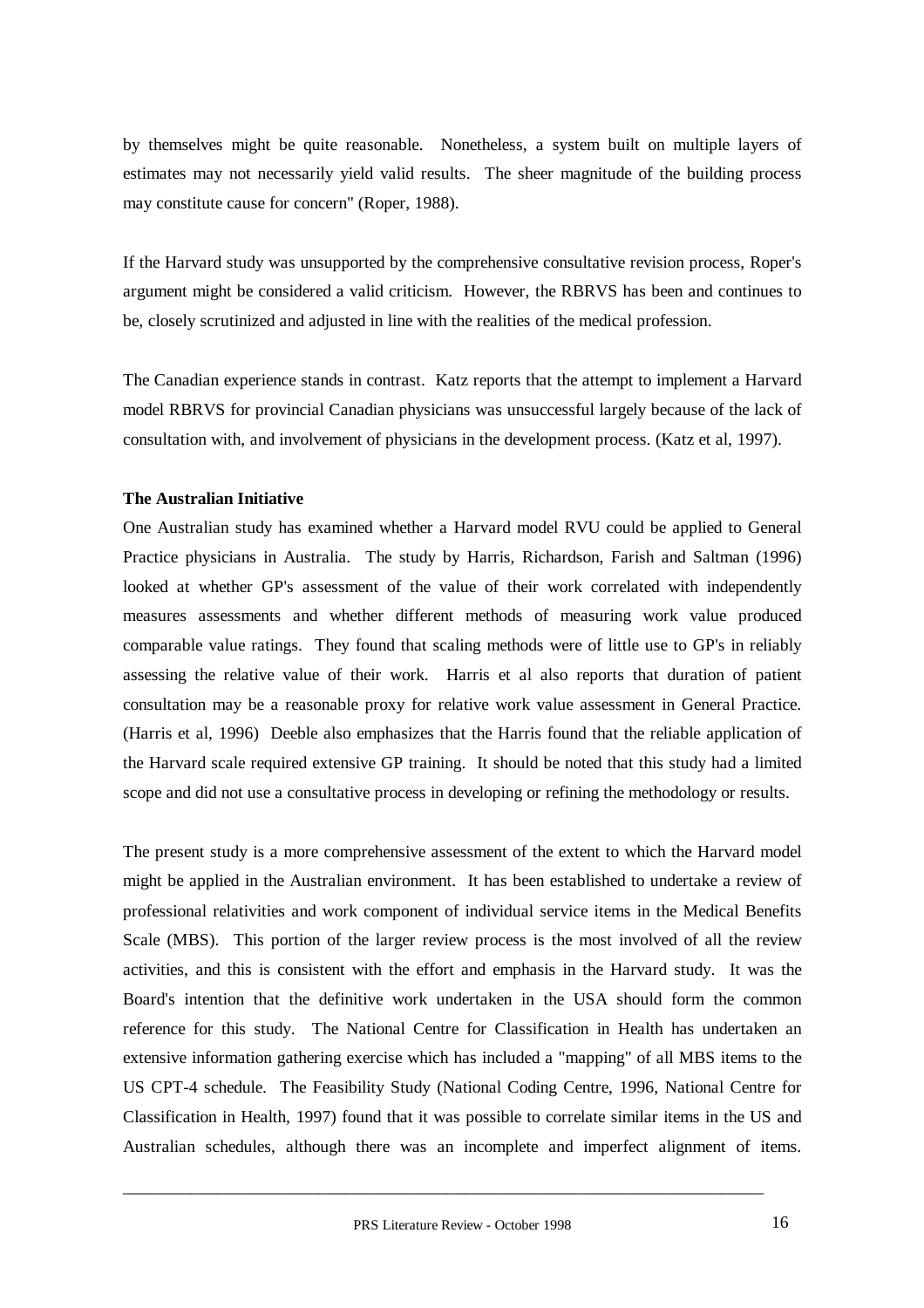Subsequent work on collecting, collating and modeling work values has been undertaken in a consultative fashion with the medical profession. The results of this work are presented later in this document.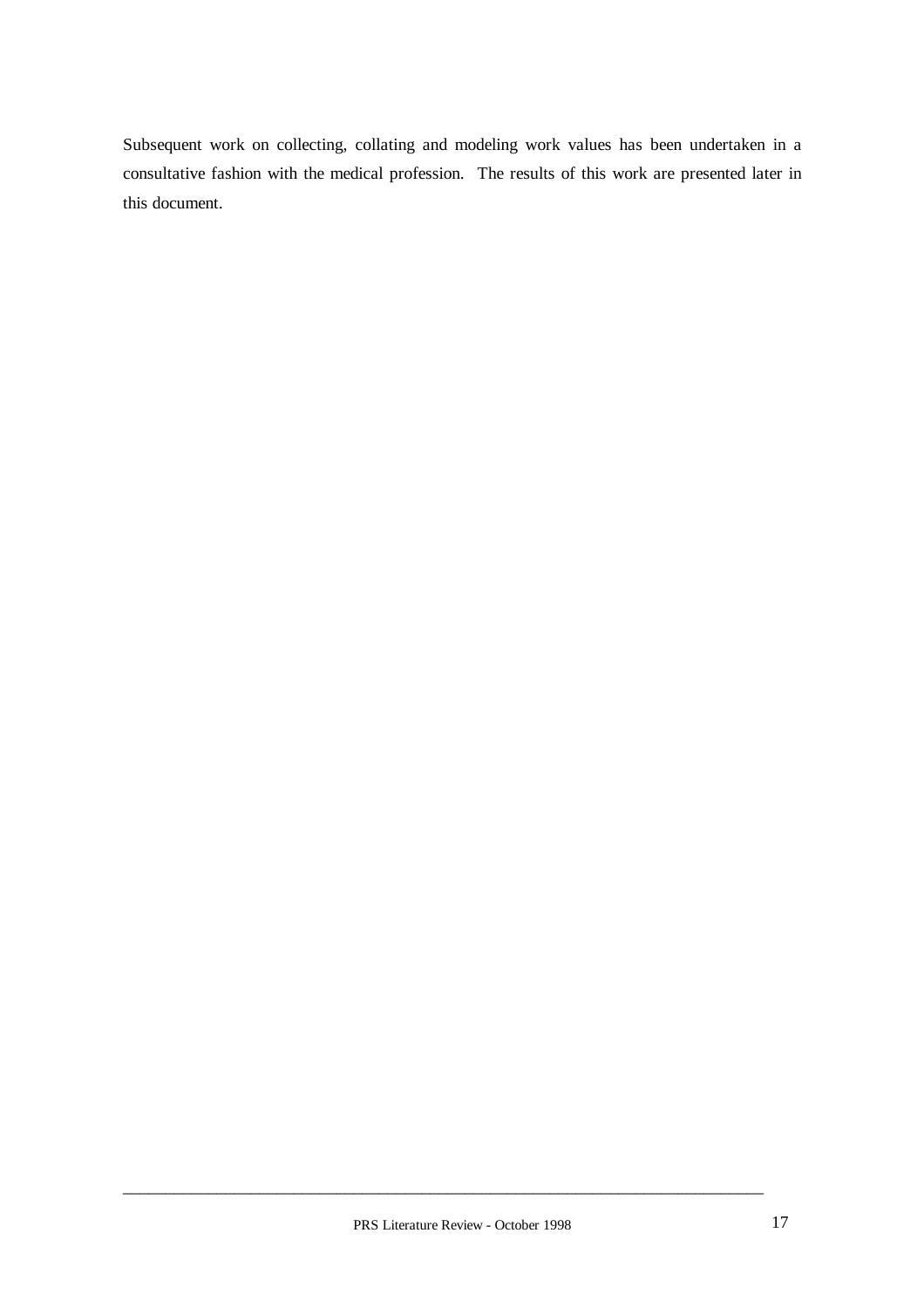# Bibliography

Altman, D.G., Gore, S.M., Gardner, M.J. and Pocock, S.J. 1997 Statistical guidelines for contributors to medical journals. In Gardner, M.J. and Altman, D.G. (eds) 1997*. Statistics with Confidence. Confidence intervals and statistical guidelines*. British Medical Journal., The Universities Press, Belfast.

AMA (American Medical Association) 1997*. Medicare RBRVS: The physicians' guide*. AMA Health Policy Group, USA.

Armstrong, M. and Brown, D. 1998. Relating competencies to pay. The UK experience. *Compensation and Benefits Review*. Vol 30 (3), 28-39.

Berenson, R.A. 1987. Physician payment reform: Finally. *Annals of Internal Medicine.* Vol 107, (6), 929-931.

Blumenthal, D. and Epstein, AP.M. 1992. Physician payment reform - Unfinished business. *The New England Journal of Medicine*. Vol 326, (20), 133-1334.

Braun, P., Yntema, D.B., Dunn, D., DeNicola, M., Ketcham, T., Verrilli, D. and Hsiao, W.C. 1988. Cross-specialty linkage of resource based relative value scales. Linking specialties by services and procedures of equal work*. Journal of the American Medical Association*. Vol 260, (16), 2390-2396.

Braun, P., Hsiao, W.C., Becker, E.R. and DeNicola, M. 1988. Evaluation and management services in the resource based relative value scale. *Journal of the American Medical Association*. Vol 260, (16), 2409-2417.

Chan, B., Anderson, G.M. and Theriault, M.E. 1998. Fee code creep among general practitioners and family physicians in Ontario: Why does the ratio of intermediate to minor assessments keep climbing? *Canadian Medical Association Journal*. Vol 158, (6), 749-754.

Cullen, D.J. 1990. Resource based relative value scale and reimbursement for anesthesiology services. Time is of the essence*. The Journal of Anesthesiology*. Vol 73, (4), 593-595.

Deeble, J.S. 1996. Valuing medical work. No fee schedule can reflect all work dimensions. *Medical Journal of Australia*. Vol 165, 7.

Department of Health and Family Services. 1998. The Medical Benefits Schedule Review. On the Departmental Web Site at www.msrtf.gov.au/~msrtf/backgrnd.htm.

Dunn, D.L. and Becker, E.R. 1995. Validating the resource based relative value scale cross specialty alignment. A survey of double boarded physicians*. Medical Care*. Vol 33, (10), 975- 987.

Dunn, D., Hsiao, W.C., Ketcham, T.R. and Braun, P. 1988. A method for estimating the preservice and postservice work of physicians' services. *Journal of the American Medical Association*. Vol 260, (16), 2371-2378.

Egdahl, R.H and Hertenstein, R.D. 1987. An access-oriented negotiated fee schedule. The Caterpillar experience. *Annals of Surgery*. Vol206, (3), 349-357.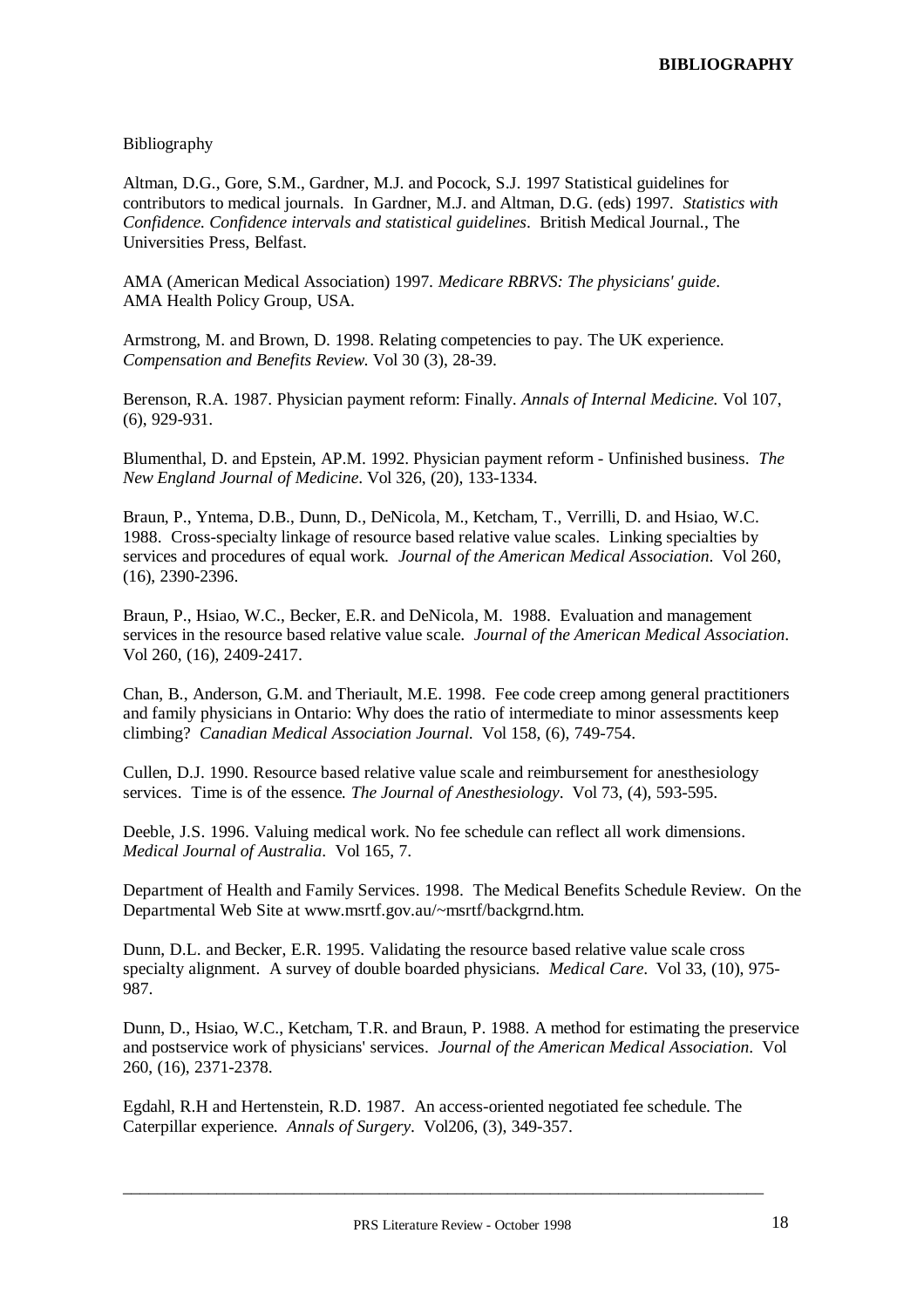Egdahl, R.H. and Manuel, B. 1985. A consensus process to determine the relative complexityseverity of frequently performed surgical services. *Surgery, Gynecology and Obstetrics*. Vol 160, 403-406.

Hadley, J. and Berenson, R.A. 1987. Seeking the just price: Constructing relative value scales and fee schedules. *Annals of Internal Medicine*. Vol 106, 461-466.

Harris, E.A., Richardson, J., Farish, S.J. and Saltman, D.C. 1996. The reliability and validity of work measurement in Australian general practice consultations*. Medical Journal of Australia.* Vol 165, 18-21.

Hartmann, H.I., Roos, P.A. and Treiman, D.J. 1983. An agenda for basic research on comparable worth. In Hartman, H.I (Ed) *Comparable work. New directions for research*. 1983, p11.

Hendy, K.C., Hamilton, K.M and Landry, L.N. 1993. Measuring subjective workload: When is one scale better than many? *Human Factors.* Vol 35, (4), 579-610.

Hsiao, W.C. and Becker, E.R. 1989. Paying physicians according to their resource costs: the development of a resource based relative value scale. *Health Policy*. Vol 12, 257-261.

Hsiao, W.C., Braun, P., Becker, E.R. and Thomas, S.R. 1987. The resource based relative value scale. Toward the development of an alternative physician payment system. *Journal of the American Medical Association.* Vol 258, (6), 799-802.

Hsiao, W.C., Braun, P., Dunn, D. and Becker, E.R. 1988. Resource based relative values. An overview. *Journal of the American Medical Association*. Vol 260, (16), 2347-2353.

Hsiao, W.C., Braun, P., Dunn, D.L., Becker, E.R, Yntema, D., Verrilli, D.K., Stamenovic, E. and Chen, S-P. 1992. An overview of the development and refinement of the resource based relative value scale. The foundation for reform of US physician payment. *Medical Care*. Vol 30, (11), Supplement 1-9.

Hsiao, W.C., Braun, P., Kelly, N.L. and Becker, E.R. 1988. Results, potential effects and implementation issues of the resource based relative value scale. *Journal of the American Medical Association.* Vol 260, (16), 2429-2438.

Hsiao, W.C., Braun, P., Yntema, D. and Becker, E.R. 1988. Estimating physicians' work for a resource based relative value scale. *The New England Journal of Medicine*. Vol 319, (13), 835- 841.

Hsiao, W.C. and Stason, W. 1979. Toward developing a relative value scale for medical and surgical societies. *Health Care Financing Review*. Vol 1, 23-28.

Hsiao, W.C., Yntema, D., Braun, P., Dunn, D. and Spencer, C. 1988. Measurement and analysis of intraservice work*. Journal of the American Medical Association*. Vol 260, (16), 2361-2370.

Iglehart, J.K. 1988. Health Policy Report. Payment of physicians under Medicare. *The New England Journal of Medicine.* Vol 318, (13), 863-868.

Kahan, J.P., Morton, S.C., Farris, H.H., Kominski, G.F. and Donovan, A.J. 1994. Panel Processes for Revising Relative Values of Physician work. A pilot study. Medical Care. Vol 32, (11), 1069- 1085.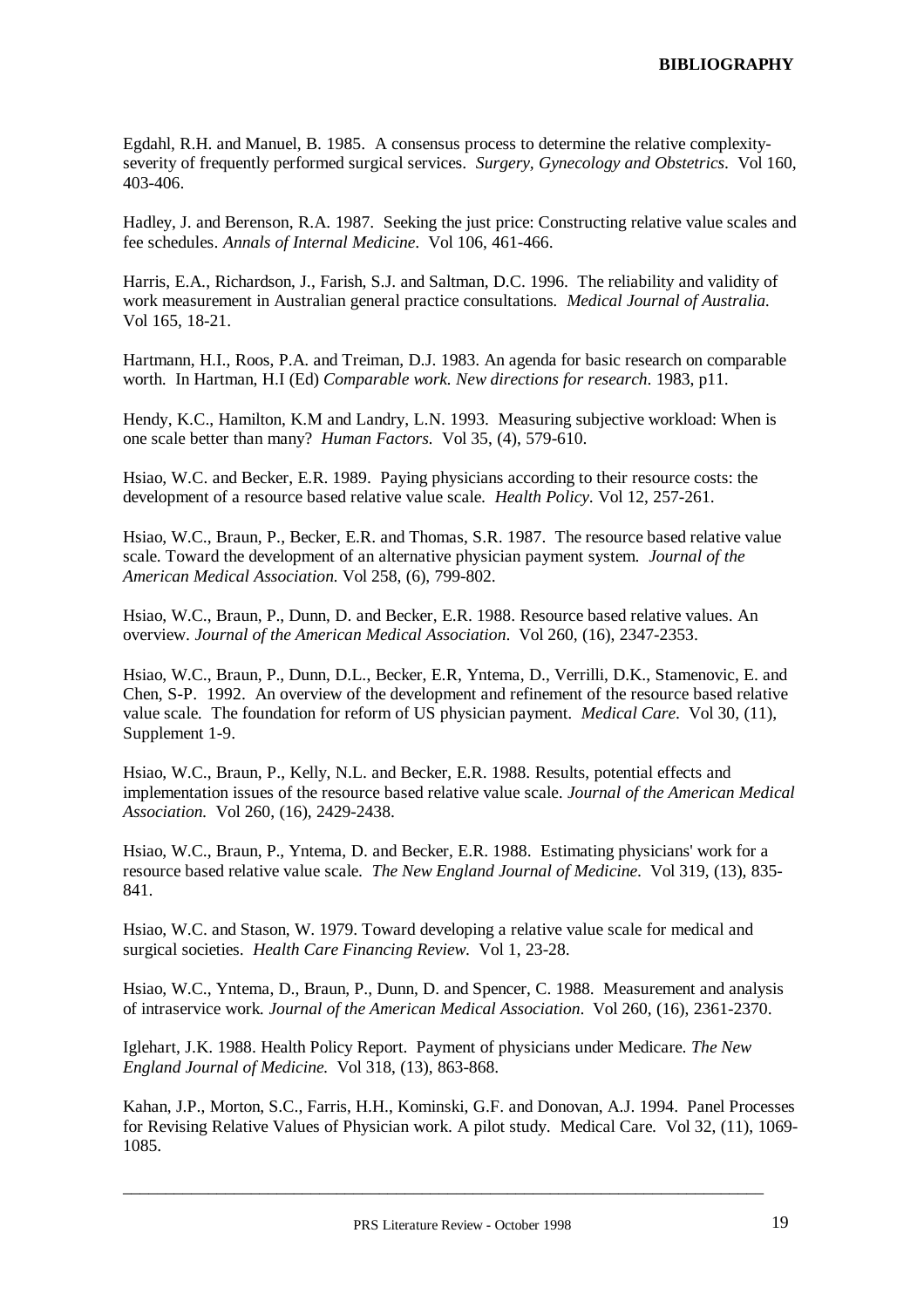Katz, S.J., Charles, C., Lomas, J. and Welch, H.G. 1997. Physician relations in Canada: Shooting inward as the circle closes. *Journal of Health Politics, Policy and Law*. Vol 22, (6), 1413-1431.

Kelly, N.L., Hsiao, W.C., Braun, P., Sobol, A. and DeNicola, M. 1988. Extrapolation of measures of work for surveyed services to other services. *Journal of the American Medical Association*. Vol 260, (16), 2379-2384.

Lee, P.R., and Ginsberg, P.B.1988. Physician payment reform: an idea whose time has come. *Journal of the American Medical Association*. Vol 260, (16), 2441-2443.

National Coding Centre, 1996. *Consultancy to examine the potential for mapping the professional components of services described in overseas schedules with the Medicare Benefits Schedule*. Stage 1: Report to Medicare Schedule Review Task Force - 26 November 1996 (unpublished).

National Centre for Classification in Health, 1997. *Consultancy to examine the potential for mapping the professional components of services described in overseas schedules with the Medicare Benefits Schedule*. Stage 2: Report to Medicare Schedule Review Board - 2 March 1997 (unpublished).

Orkin, F.K. 1993. Moving toward value based anesthesia care. *Journal of Clinical Anesthesiology*. Vol 5, 91-98.

Paas, F.G.W.C and Van Merrieenboer, J.J.G. 1994. Measurement of cognitive load in instructional research. *Perceptual and Motor Skills*. Vol 79, (1, Pt2), 419-430.

Penington, D.G., Cashman, J.D. and Kearney, B.J. 1984. *Committee of Enquiry into Rights of Private Practice in Public Hospitals*. Final Report AGPS Canberra. p 98.

Rakich, J.S. and Becker, E.R. 1992. United States physician reform: Background and comparison with the Canadian model. *Health Care Management Review*. Vol 17, (1), 9-19.

Revicki, D.A., Orkin, F.K., Luce, B.R., McMenamin, P. and Weschler, J.M. 1990. Physician payment reform: Anesthesiology as a case study. *Anesthesiology*. Vol 73, 760-769.

Roberts, R. 1988. Medical fee setting. A case study. MBA thesis (unpublished).

Roe, B.B. 1985. Sounding board. Rational remuneration. *The New England Journal of Medicine*. Vol 313, (20), 1286-1289.

Roper, W.L. 1988. The resource based relative value scale: A methodological and policy evaluation. *Journal of the American Medical Association.* Vol 260, (16), 2444-2446.

Sax, S. 1984. *A strife of interests. Politics and policies in Australian health services*. George Allen and Unwin. p81.

Scotton, D. 1982. Discussion following George Palmer. Commonwealth/State fiscal relationships and the financing and provision of health services. In Tatchell, P.M. (Ed) *Economics and Health*, 1981. Australian National University. Canberra.

Stason, W.B. 1987. What cornerstone is best for physician payment reform? *Annals of Internal Medicine*. Vol 106, (3), 468-470.

\_\_\_\_\_\_\_\_\_\_\_\_\_\_\_\_\_\_\_\_\_\_\_\_\_\_\_\_\_\_\_\_\_\_\_\_\_\_\_\_\_\_\_\_\_\_\_\_\_\_\_\_\_\_\_\_\_\_\_\_\_\_\_\_\_\_\_\_\_\_\_\_\_\_\_

Stevens, S.S. 1975. *Psychophysics*. New York. John Wiley.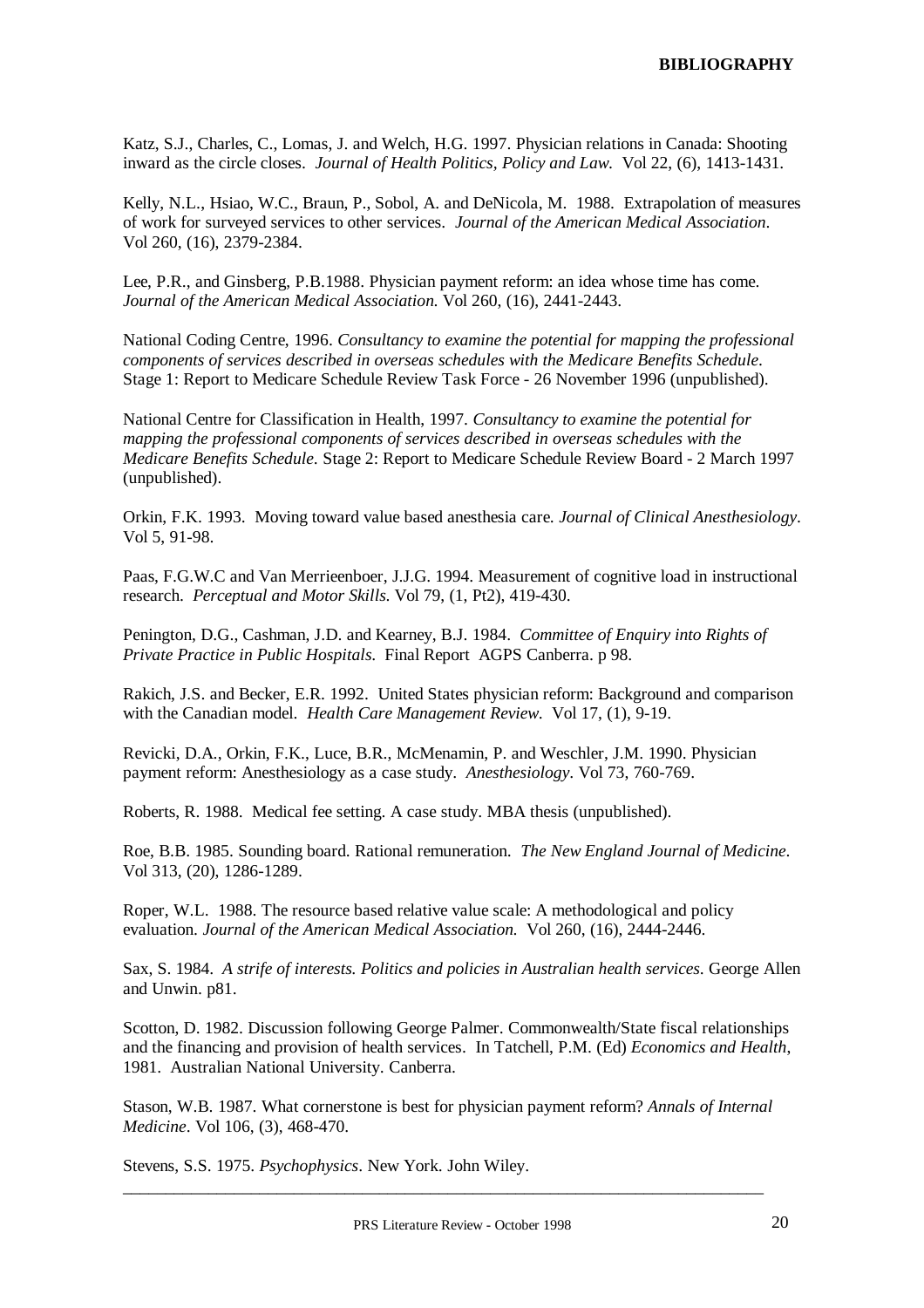Todd, J.S. 1988. At last, a rational way to pay for physicians' services? *Journal of the American Medical Association*. Vol 260, (16), 2439-2441.

Tsang, P.S. and Velazquez, V.L. 1996. Diagnosticity and multidimensional subjective workload ratings. *Ergonomics*. Vol 39, (3), 358-381.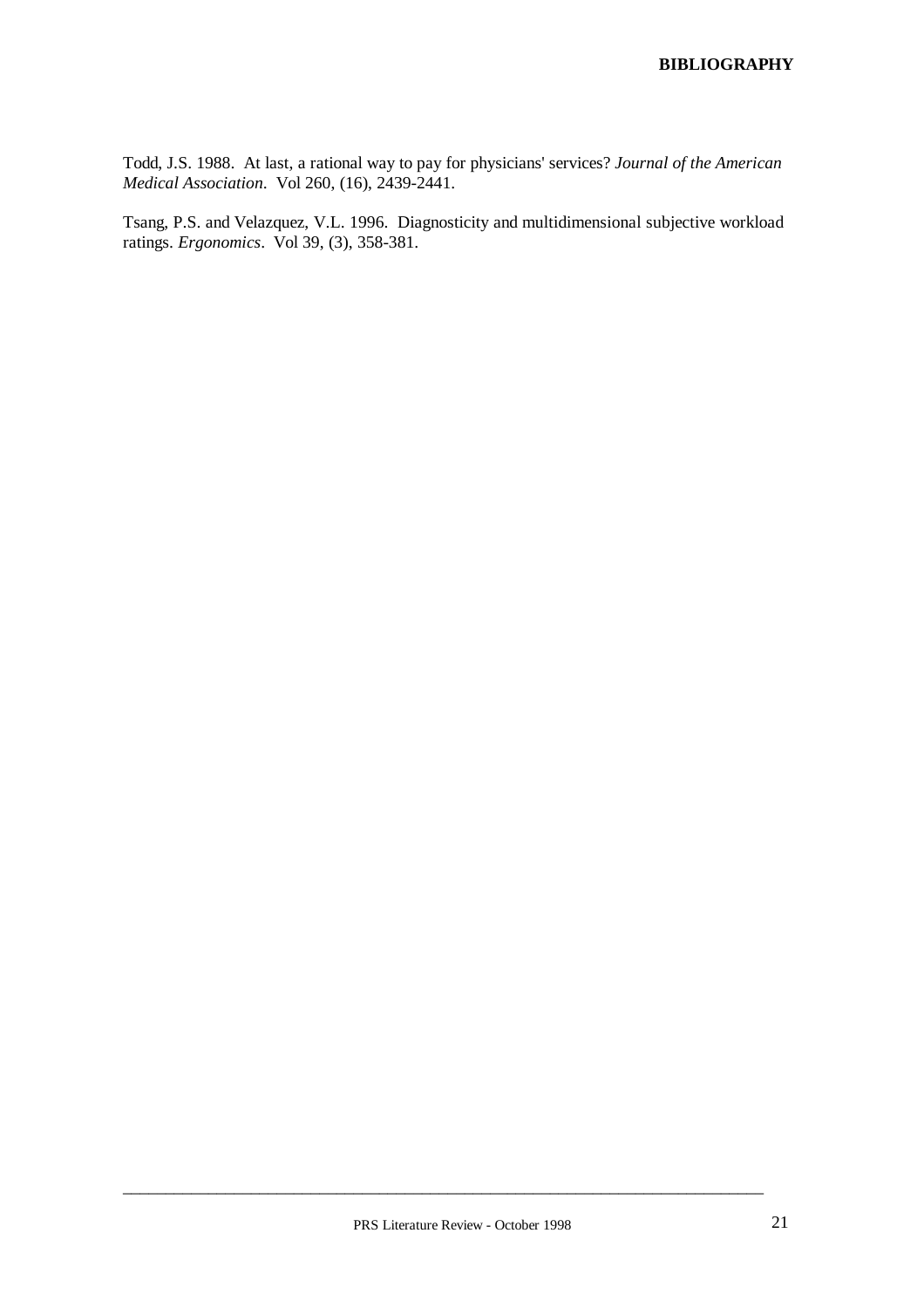#### **REVIEW OF THE HARVARD STUDY**

*The following provides a more detailed, and somewhat technical review of the Harvard methodology. It is included for the reader interested in issues such as sampling techniques and statistical analysis and results***.**

#### **Definition of Work**

Hsiao et al propose the formula:

$$
RBRV = (TW) x (1+RPC) x (1+AST)
$$

where  $RRRV =$  resource based relative value

 $TW = Total work$ 

RPC = Relative specialty practice cost

 $AST = amortized value for the opportunity cost of specialist training$ 

It is the "total work" component that is of particular interest because this component defines and encapsulates all the dimensions of work undertaken by medical professionals. The Harvard study draws on research previously conducted by Hsiao and Stason (1979). This early study posited that there were two components of total work: complexity and duration (time taken on each procedure). Examination of the data from this study revealed that there was a high degree of correlation between these two factors, which suggested that physicians were not adequately distinguishing between the two concepts. Hsiao and Stason hypothesized that the overlap between time and complexity led to an "exaggeration of their product" (Hsiao, Braun, Yntema and Becker 1988). In an attempt to overcome this problem a subsequent study sought a global estimation of work that incorporated both these dimensions. This approach however was also thought to be unrealistic as it reliability elicited an underestimation of work, particularly in lengthy procedures. (Hsiao, Braun, Yntema and Becker, 1988). For the Harvard study, they began with a systematic and consultative re- examination of the concept of work and its dimensions. Physicians described the important dimensions of their work as including time, mental effort, knowledge, judgment, diagnostic skill, physical effort and stress as well as the complexity of the patients medical problems, the seriousness of their condition and the possibility of patient harm. Ultimately multidimensional scaling analysis provided four salient dimensions of work: 1) time, 2) mental effort and judgment, 3) technical skill and physical effort and 4) stress. (Hsiao, Braun, Yntema and Becker, 1988). Using the last three dimensions in lieu of "intensity" allowed Hsiao and colleagues to simplify, measure and validate the definition of work (Hsiao, Yntema, Braun, Dunn and Spencer, 1988).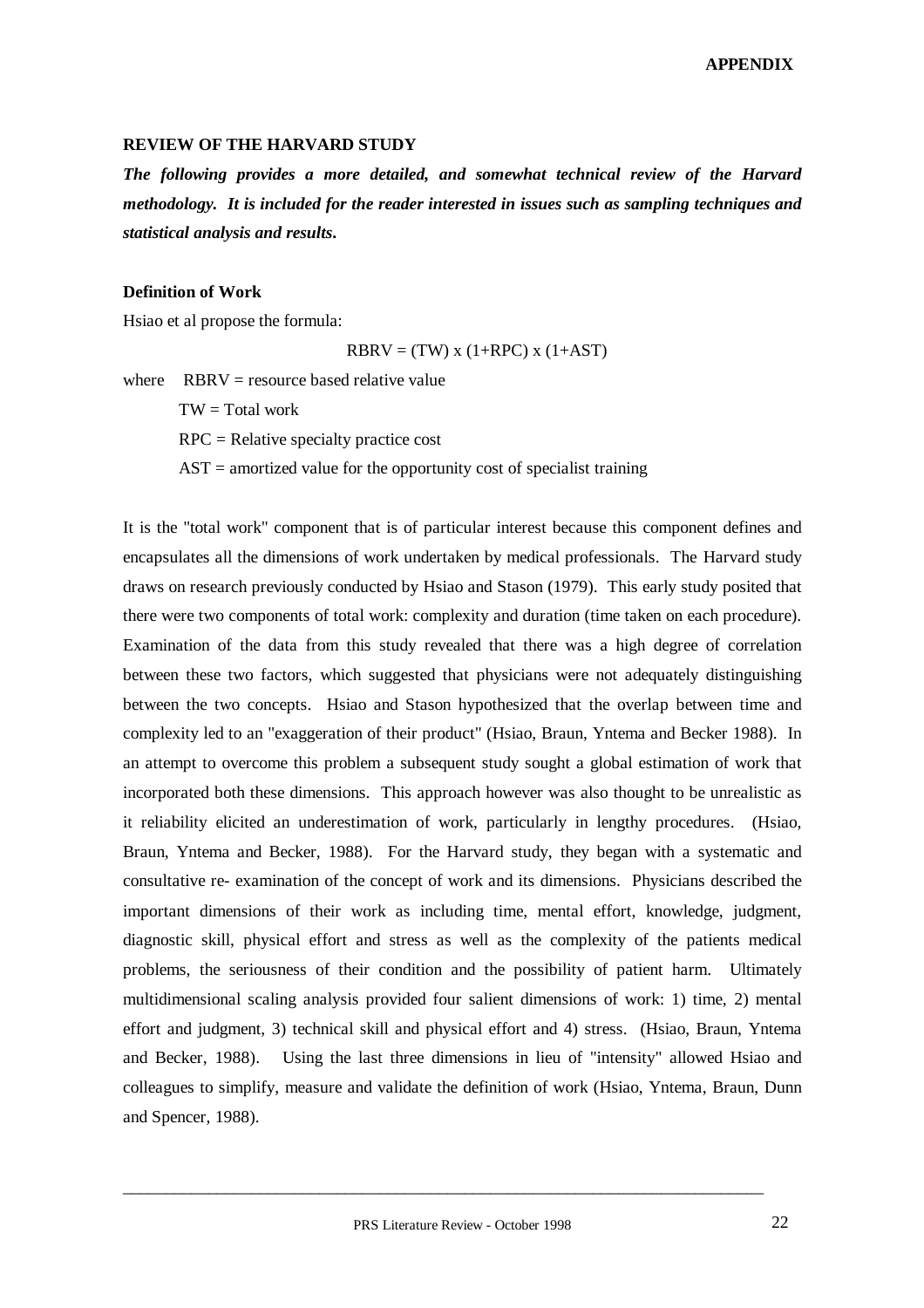#### **Estimating Total Work**

Hsiao et al partitioned work into three periods: intraservice work, pre- and post- service work. Intraservice work is defined as that period of work where a medical professional sees a patient or performs a procedure. Pre-service work refers to the tasks undertaken in preparation for consulting that patient or performing the procedure, and post- service work includes all follow-up work. Because there is so much variation in the time and intensity that these components involve, it was not viable to measure the total work in a composite manner (Hsiao, Yntema, Braun, Dunn and Spencer, 1988).

#### **Intraservice work**

Because work dimensions such as mental effort, skill and stress are almost impossible to measure objectively, the Harvard study relies on subjective measures of these dimensions. Magnitude estimation (Stevens, 1975) was selected as the most reliable method of obtaining reproducible and valid measures of subjective judgments. Hsiao and colleagues asked respondents to rate services in relation to a reference service, which was assigned a value of 100 units. A surgeon, who judged another service to be 4 times more work than this reference service, assigned it a relative work value of 400. Ratings were unconstrained, allowing respondents to rate a service as high or low as they thought necessary to reflect reality.

Hsiao et al postulated a general functional relationship between the judgments of work and its dimensions:

 $W = A x t^{\beta} x M^{\tau} x S^{\varphi} x R^{\delta}$ 

where  $W = work$ 

 $A = a constant$  $t = time$  $M =$  mental effort  $S =$  technical skill  $R =$ stress

 $β$ ,  $δ$ ,  $τ$  and  $φ$  give quantitative weights of each dimension and predict the percent change in the level of work predicted by a percent change on the ratings of dimensions. (Hsiao, Yntema, Braun, Dunn and Spencer, 1988).

## **Survey Methods**

Hsiao et al used a stratified random sample to ensure that the sample was representative of each specialty and geographic region. Physicians who worked in patient care less than 20 hours per week were excluded, as were those in residency training or those over 65 years of age. After a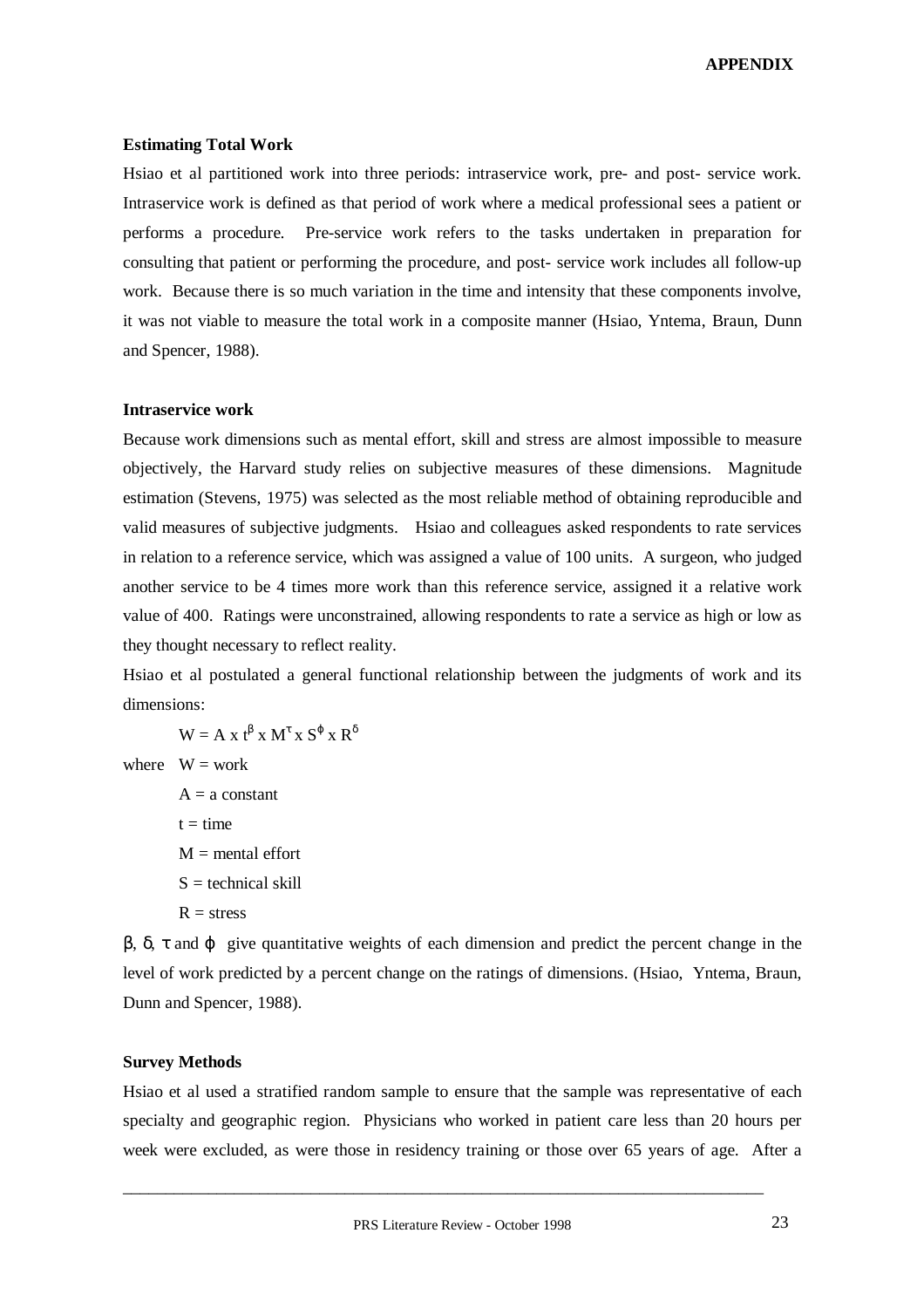pilot survey of 90 physicians a national survey of 3164 physicians was undertaken. One thousand, nine hundred and seventy-seven (1977) respondents completed in recorded telephone interviews. The overall response rate to the survey was 62.5%. (Hsiao, Yntema, Braun, Dunn and Spencer, 1988).

#### **Analysis and Results**

The data was transformed using common logarithms, and this procedure provided reasonable symmetry and homoscedastity which are desirable for statistical analysis such as regression (Hsiao, Yntema, Braun, Dunn and Spencer, 1988; Altman, Gore, Gardner and Pocock, 1997).

For more detail refer to *Table 1. – Mean Values of Intraservice Work and its Dimensions Before Cross-Specialty Linkage for Services in 18 Specialties,* Hsiao, Yntema, Braun, Dunn and Spencer, 1988, p.2364.

#### **Reliability and validity of the data obtained**

By comparing the ratings obtained from the pilot survey with those obtained from the national survey, Hsiao et al were able to verify that the ratings are reproducible and that the method for obtaining these ratings is reliable (Hsiao, Yntema, Braun, Dunn and Spencer, 1988).

The intraclass correlation method (Spearman-Brown formula) indicates the extent to which two physicians in the same specialty agree on ratings of various services. The results here produce correlation coefficients in the range of 0.991 to 0.998. This means that ratings made by different groups of experts are in close agreement. It is possible to get close agreement between experts and for both of them to be objectively wrong. To test whether this was the case, multiple linear regressions were also performed and the coefficients  $(r^2)$  were all greater than .964 indicating "surprisingly close unity… .. This high degree of consistency constitutes statistical evidence that the ratings of work are probably valid" (Hsiao, Yntema, Braun, Dunn and Spencer, 1988). As another check on the validity of the ratings made by respondents, the time durations estimated by physicians in the survey based on their recall were compared to external, objective measures of the duration of surgery obtained from operating room log times. "The times reported by the two methods were very similar" (Hsiao, Yntema, Braun, Dunn and Spencer, 1988).

Overall it was also found that each of the four postulated dimensions of work, (time, mental effort and judgment, skill and physical effort and stress) all contribute to the overall concept of work, and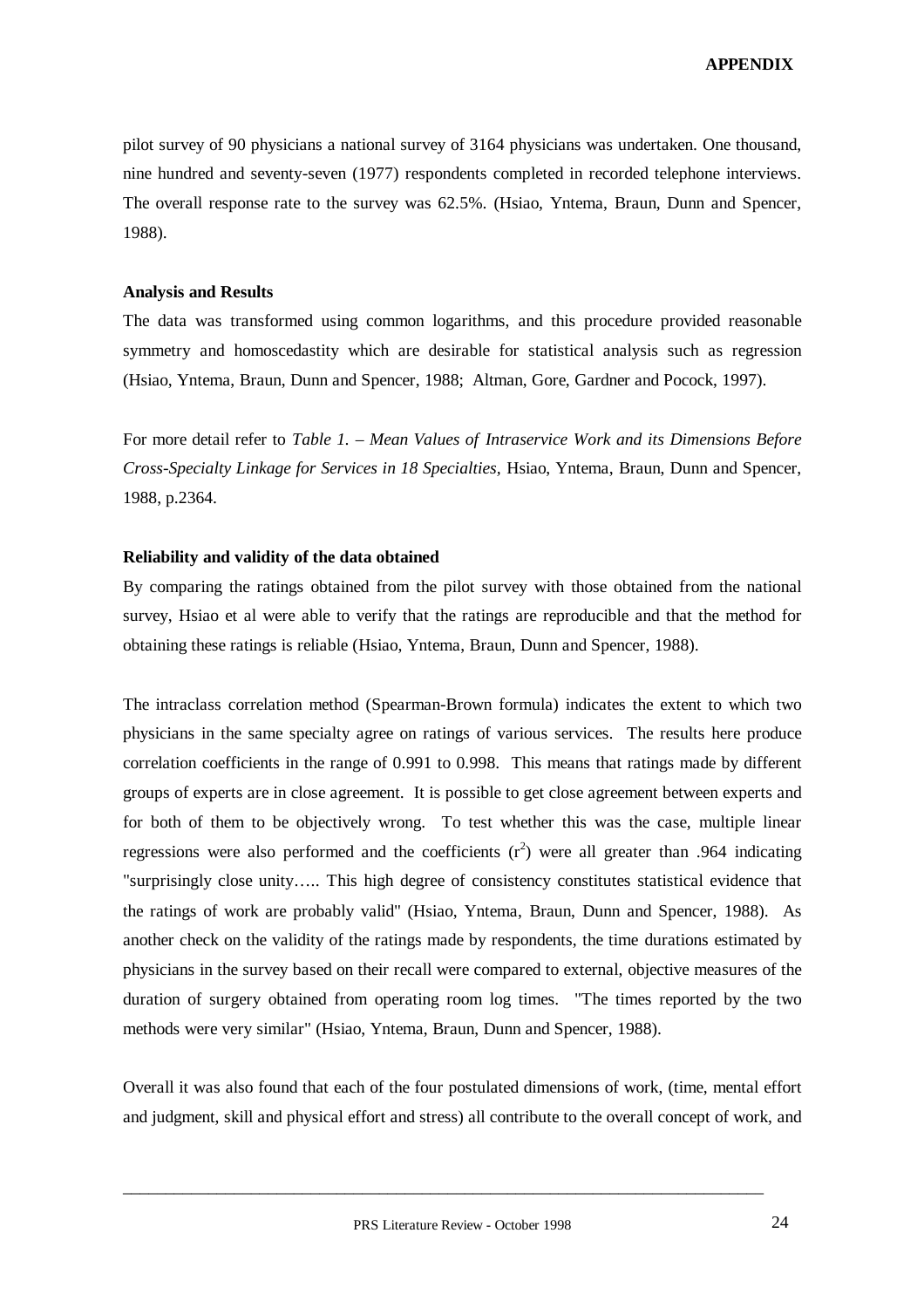none of these dimensions can be discarded without significantly impairing the description of work (Hsiao, Yntema, Braun, Dunn and Spencer, 1988).

#### **Estimating Pre- and Post Service Work**

The magnitude estimation was not thought to be suitable method for obtaining time estimates of pre- and post-service work. The intraservice period tends to be a discrete and well defined period allowing physicians to fairly accurately report the usual time spent on these tasks, whereas preand post service work is "..often fragmented and intermingled with other activities" (Dunn, Hsiao, Ketcham and Braun, 1988).

Instead Hsiao and colleagues used a twofold approach to quantifying pre and post service. They began by surveying medical practitioners on a set of 373 distinct services. Regression analysis produced predictions of pre and post service times for services outside this subset. Typologies of pre and post services were established and these were categorized into distinct classes.

To predict pre and post service times from intraservice time data the following formula was used:

 $Tp = a + (b \times Wi) + (c \times Ti)$ 

where  $T_p$  = pre or post service time

 $Wi =$  intraservice work

 $Ti =$  intraservice time

To statistically estimate the pre- and post service work from intraservice work data, the following formula was used:

 $Wp = (Tp)(W/T)$ 

where  $Wp =$  indicates pre- or post- service work

 $Tp = pre-or post service time$ 

 $W/T$  = rate of work per unit of time for pre-and post- services ( $Wp/Tp$ ) equal to work divided by time (from intraservice time data)

Because there were different categories of services, and different typologies of pre- and postservice work, different regression models and separate parameters were used to estimate the preand post service times for different services (i.e.; in statistical terms, evaluation and management services, anesthesia, hospital and emergency department services were treated differentially). (Dunn, et al, 1988).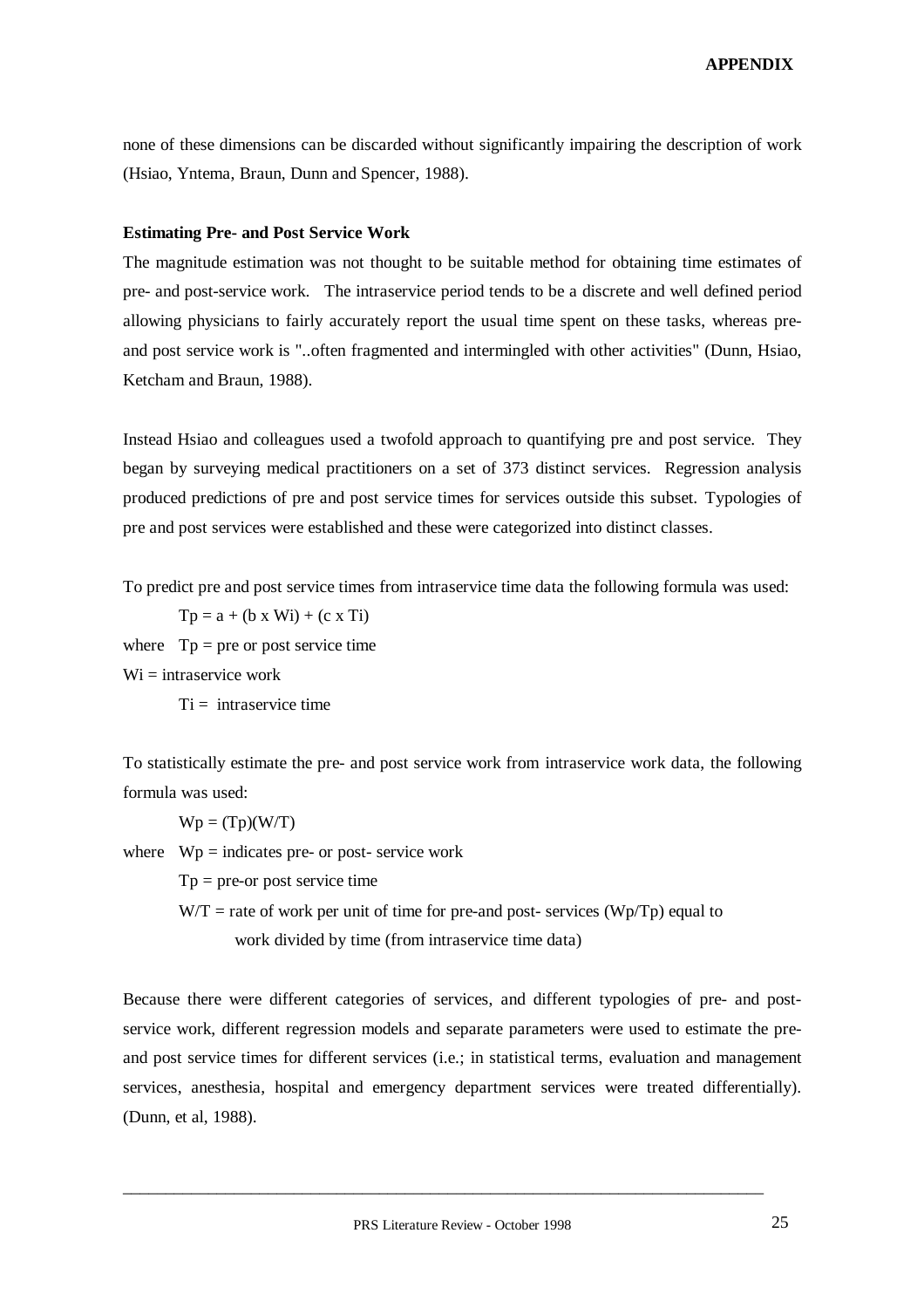#### **Survey methods**

In this section of the Harvard study, Hsiao and colleagues again conducted a pilot survey and a subsequent national survey of physicians. Five hundred and sixty (560) were surveyed and 367 completed interviews (for a response rate of 66%). The two surveys generated pre- and postservice time data for a total of 154 different services. (Dunn et al, 1988)

#### **Analysis and results**

Data was log transformed and regression analysis was used to obtain estimates of pre- and postservice time for unsurveyed services.

For more detail refer to *Table 3. – Preservice and Postservice Time for Selected Services,* Dunn et al, 1988, p.2375.

#### **Reliability and validity of the data**

Dunn et al found that the data were reproducible and reliable (1988, p2376). They used two methods to assess the "reasonableness" or validity of the data. Physicians in technical consulting groups reviewed the data and they concluded that the estimates of pre- and post-service times "generally reflected their clinical experience", although in 4% of cases they detected systematic errors in the predictive method. These errors were subsequently modified (Dunn et al, 1988). Although information from other more objective sources were limited, the Harvard study compared their predicted estimates of pre- and post- service times with data from two surveys of physicians' practice, the American Medical Association Socioeconomic Survey of Physicians and the Mendenhall study (cited in Dunn et al 1988). They found that the results of their own estimations of pre- and post- service times were within 20% of those reported in the American Medical Association and Mendenhall studies. (Dunn et al 1988).

Once the pre- and post-service time data was analyzed it was used in calculating the estimates of pre- and post-service work. Again the reliability and validity of this data was assessed by a consultative group of physician investigators. Their assign of work value differed from the estimated work values in only 7% of cases. The predicted work values were adjusted in line with clinician opinions. (Dunn et al, 1988).

For more detail refer to *Table 7. – Preservice and Postservice Work for Selected Services,* Dunn et al, 1988, p.2377.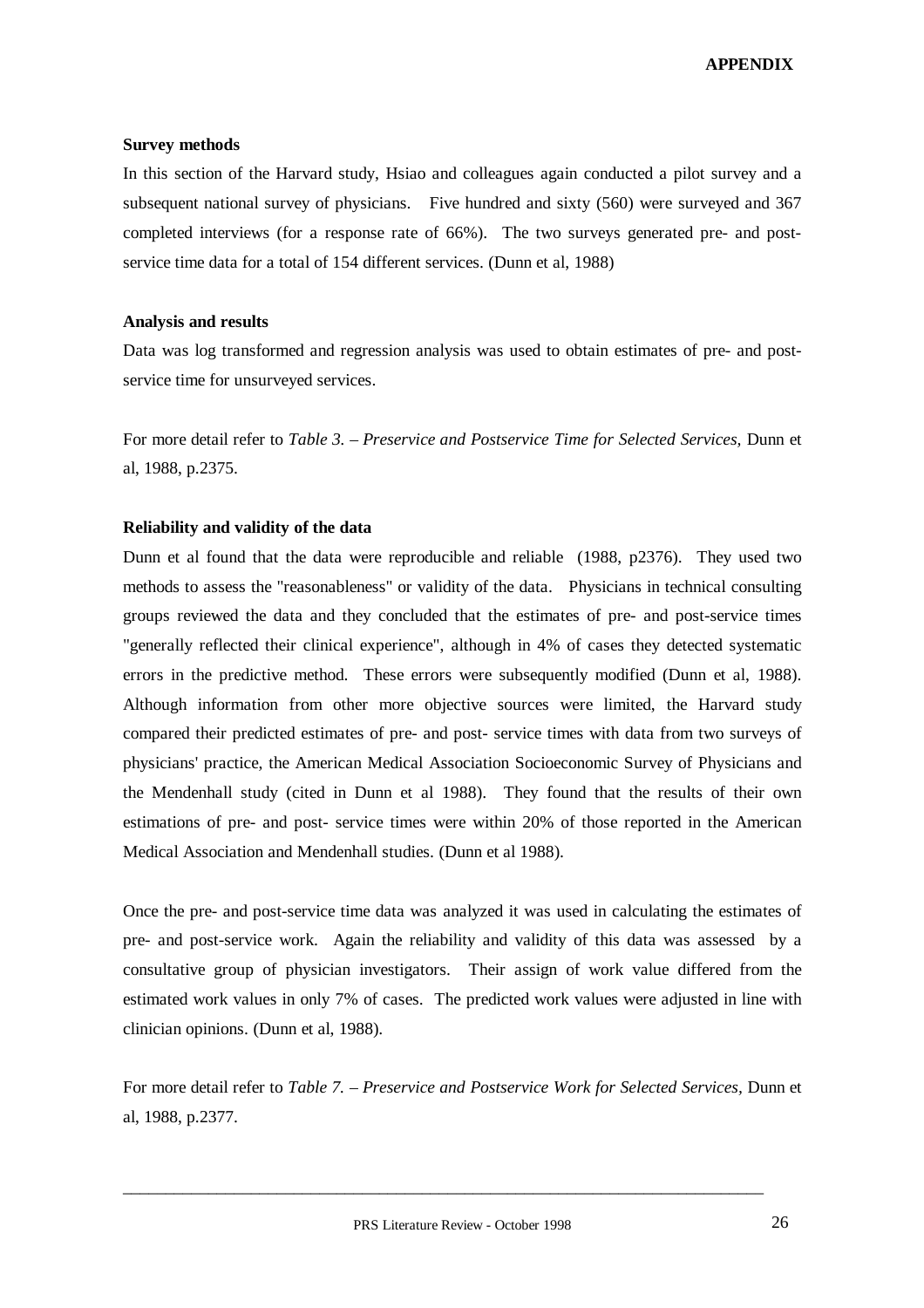Overall, Dunn et al (1988) report that pre- and post-service work accounts for a significant portion of the total work performed by medical practitioners and that the proportion may range from 7% to 70% of the total work for various specialties. However, the majority (75% of all medical practitioners) spend between 25 and 50% of their total work in providing pre- and post-service. "Therefore, with some exceptions, the *relative* work relationships among services are not changed greatly but incorporating pre-service and post-service work into computations of total work" (Dunn et al 1988).

#### **Establishing links between specialties and developing a common relative value scale.**

To this point, the Harvard study had been rating the intraservice, pre- and post-service work in each specialty against a reference item peculiar to that specialty. The research team had decided that it would not be valid to have individual specialist's rate the value of services with which they were not familiar. The cross-specialty comparison task "loomed from the beginning of the study as a seriously vexing problem" (Hsiao, Braun, Dunn and Becker, 1988). The essence of the problem was to establish a way of comparing the relative value of disparate specialty services and ranking them on one common scale. The objective was to establish the "proper parity" between these different services and procedures.

#### **Method for establishing cross-specialty parity in relative work values**

Panels of physicians from different specialties were consulted and they considered potential specialty -to- specialty "links". These link services were of two types: 1) the *same* service provided by one or more specialties, or 2) *equivalent services* where the service provided was different but of equal work value (AMA, 1997; Dunn and Becker, 1995; Hsiao, Braun, Dunn, Becker, Yntema, Verrilli, Stamenovic and Chen, 1992).

A weighted least squares regression method was then used to place all the established crossspecialty link services on a common relative value scale, while largely preserving the within specialty relationships of services. (AMA, 1997; Dunn and Becker, 1995).

Approximately 250 link services were identified from among 33 specialties and aligned onto a common relative value scale. "The number of links per specialty ranged from 4 to 80 with a median of 12.5 links" (Dunn and Becker, 1995; Hsiao, Braun, Dunn, Becker, Yntema, Verrilli, Stamenovic and Chen, 1992). Validation of the results using independent panels of physicians, as well a statistical verification using the "jackknife" method, showed the cross-specialty alignment to